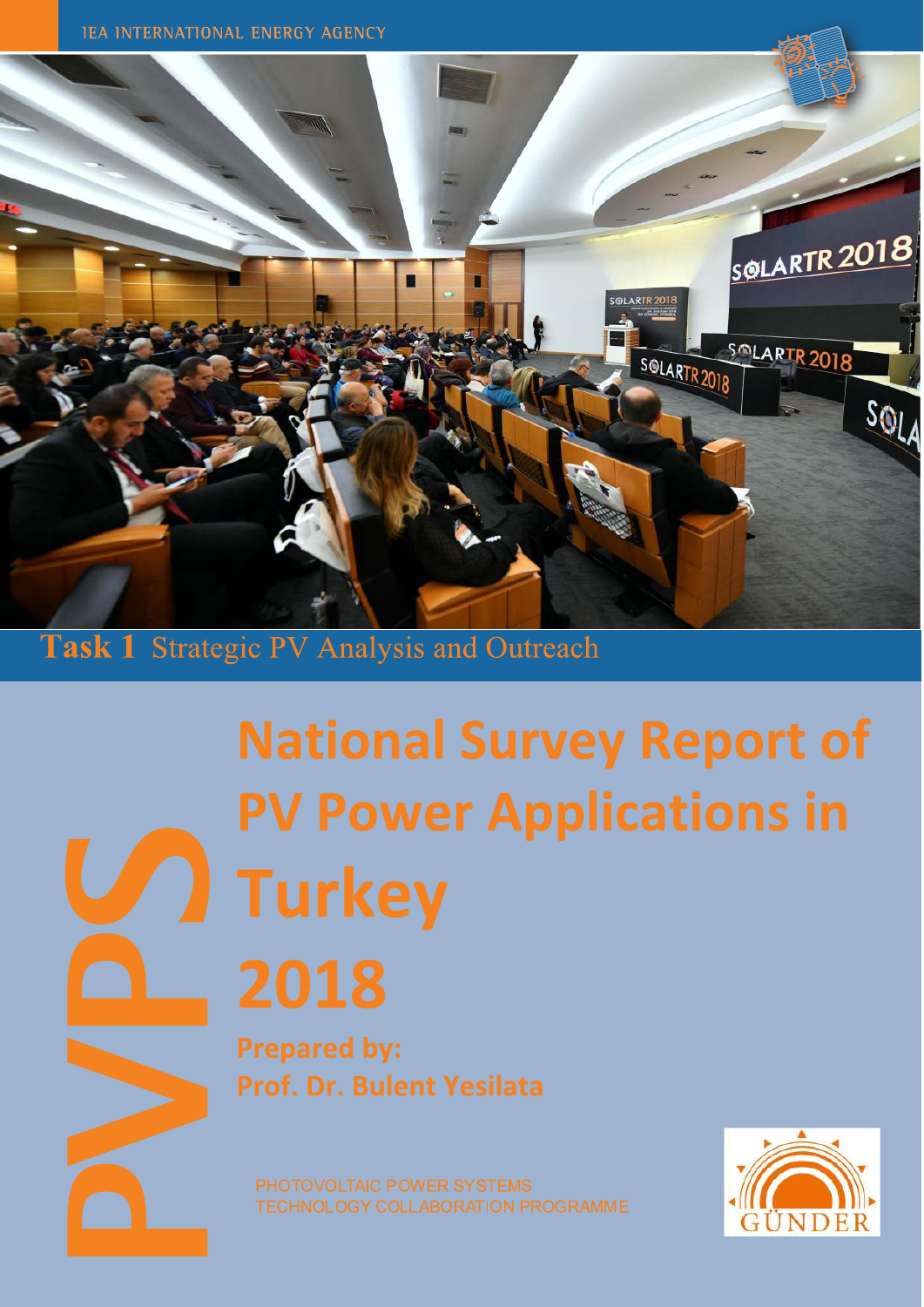

### WHAT IS IEA PVPS TCP

The International Energy Agency (IEA), founded in 1974, is an autonomous body within the framework of the Organization for Economic Cooperation and Development (OECD). The IEA carries out a comprehensive programme of energy cooperation among its 30 member countries and with the participation of the European Commission. The IEA Photovoltaic Power Systems Programme (IEA PVPS) is one of the collaborative research and development agreements (technology collaboration programmes) within the IEA and was established in 1993. The mission of the programme is to "*enhance the international collaborative efforts which facilitate the role of photovoltaic solar energy as a cornerstone in the transition to sustainable energy systems*."

In order to achieve this, the Programme's participants have undertaken a variety of joint research projects in PV power systems applications. The overall programme is headed by an Executive Committee, comprised of one delegate from each country or organisation member, which designates distinct 'Tasks,' that may be research projects or activity areas. This report has been prepared under Task 1, which deals with market and industry analysis, strategic research and facilitates the exchange and dissemination of information arising from the overall IEA PVPS Programme.

The IEA PVPS participating countries are Australia, Austria, Belgium, Canada, Chile, China, Denmark, Finland, France, Germany, Israel, Italy, Japan, Korea, Malaysia, Mexico, Morocco, the Netherlands, Norway, Portugal, South Africa, Spain, Sweden, Switzerland, Thailand, Turkey, and the United States of America. The European Commission, Solar Power Europe, the Smart Electric Power Alliance (SEPA), the Solar Energy Industries Association and the Copper Alliance are also members.

#### Visit us at: **www.iea-pvps.org**

#### WHAT IS IEA PVPS task 1

The objective of Task 1 of the IEA Photovoltaic Power Systems Programme is to promote and facilitate the exchange and dissemination of information on the technical, economic, environmental and social aspects of PV power systems. Task 1 activities support the broader PVPS objectives: to contribute to cost reduction of PV power applications, to increase awareness of the potential and value of PV power systems, to foster the removal of both technical and non-technical barriers and to enhance technology co-operation. An important deliverable of Task 1 is the annual "Trends in photovoltaic applications" report. In parallel, National Survey Reports are produced annually by each Task 1 participant. This document is the country National Survey Report for the year 2018. Information from this document will be used as input to the annual Trends in photovoltaic applications report.

#### Authors:

Writing: Prof. Dr. Bülent Yeşilata, GUNDER & AYBU Energy Systems Engineering Department Data: Publicly available data from various national and international resources Analysis: Esen Erkan (General Secretary, GUNDER)

#### DISCLAIMER:

legally autonomous. Views, findings and publications of the IEA PVPS TCP do not necessarily represent the views The IEA PVPS TCP is organised under the auspices of the International Energy Agency (IEA) but is functionally and or policies of the IEA Secretariat or its individual member countries

Data for non-IEA PVPS countries are provided by official contacts or experts in the relevant countries.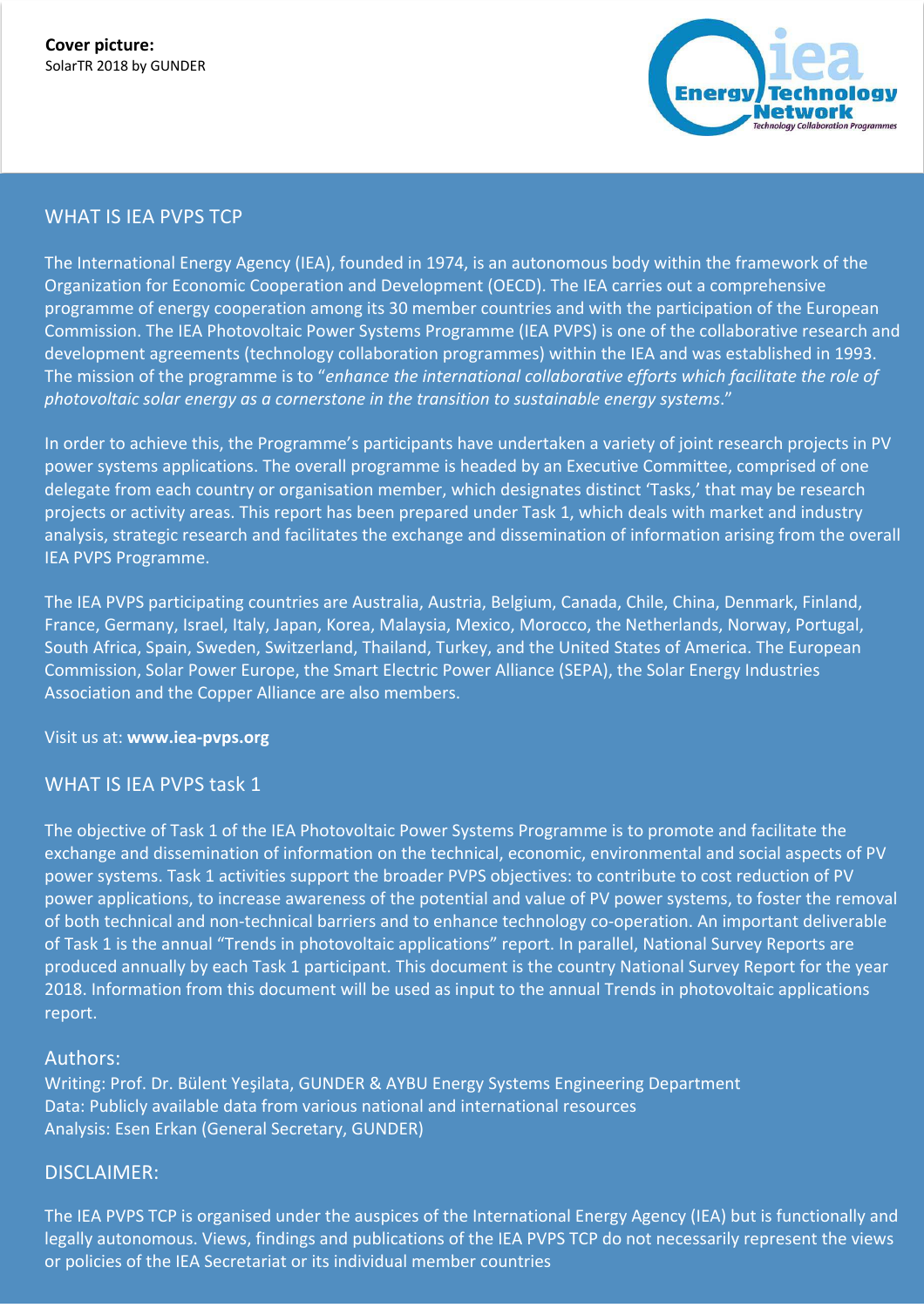# **TABLE OF CONTENTS**

-----------------------

| $\mathbf 1$ |     |                                                                               |  |
|-------------|-----|-------------------------------------------------------------------------------|--|
|             | 1.1 |                                                                               |  |
|             | 1.2 |                                                                               |  |
| 2           |     |                                                                               |  |
|             | 2.1 |                                                                               |  |
|             | 2.2 |                                                                               |  |
|             | 2.3 |                                                                               |  |
|             | 2.4 |                                                                               |  |
|             | 2.5 |                                                                               |  |
| 3           |     |                                                                               |  |
|             | 3.1 |                                                                               |  |
|             | 3.2 |                                                                               |  |
|             | 3.3 |                                                                               |  |
|             | 3.4 |                                                                               |  |
|             | 3.5 | Other utility-scale measures including floating and agricultural PV 12        |  |
| 4           |     |                                                                               |  |
|             | 4.1 | Production of feedstocks, ingots and wafers (crystalline silicon industry) 14 |  |
|             | 4.2 | Production of photovoltaic cells and modules (including TF and CPV) 14        |  |
|             | 4.3 |                                                                               |  |
| 5           |     |                                                                               |  |
|             | 5.1 |                                                                               |  |
|             | 5.2 |                                                                               |  |
| 6           |     |                                                                               |  |
|             | 6.1 |                                                                               |  |
|             | 6.2 |                                                                               |  |
| 7           |     |                                                                               |  |
| 8           |     |                                                                               |  |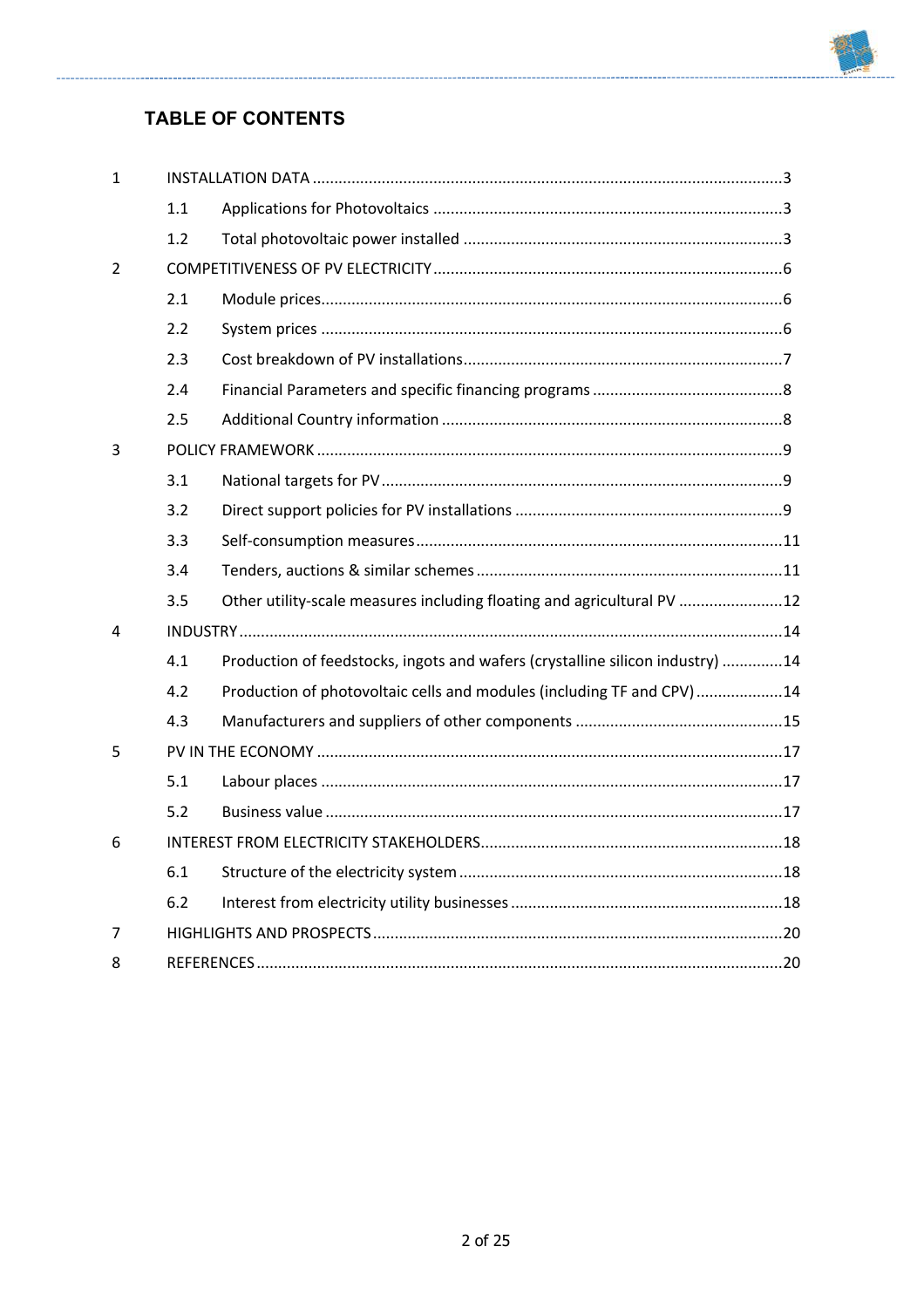

# **1 INSTALLATION DATA**

The PV power systems market is defined as the market of all nationally installed (terrestrial) PV applications with a PV capacity of 40 W or more. A PV system consists of modules, inverters, batteries and all installation and control components for modules, inverters and batteries. Other applications such as small mobile devices are not considered in this report. For the purposes of this report, PV installations are included in the 2018 statistics if the PV modules were installed and connected to the grid between 1 January and 31 December 2018, although commissioning may have taken place at a later date.

#### **1.1 Applications for Photovoltaics**

By the end of 2018, there are 5 868 PV power plants (5 062,9 MW in total) in operation, of only nine (81,7 MW in total) are in the licensed segment [1]. The legislation defined the unlicensed electricity power limit as max. 1 MW until second half of 2019 when the limit extended up to 5 MW [2]. Until the beginning of 2016, some investors had preferred to install MW scaled PV power plants in total by covering a few unlicensed plants, but it is now prohibited by the changed amendments made to the Unlicensed Electricity Generation Regulation on 23 March 2016 [3]. In Turkey, 5 862 small-scale, unlicensed, PV power plants (up to 1 MW) are already in operation with an installed capacity of 4 981,2 MW in 2018. In 2018, six PV power plant in the licensed segment were connected to the national grid [1].

#### **1.2 Total photovoltaic power installed**

|             |               | <b>Installed PV capacity in 2018</b><br>[MW] | <b>AC</b> or DC          |
|-------------|---------------|----------------------------------------------|--------------------------|
|             | Off-grid      | *                                            | $\overline{\phantom{a}}$ |
|             | Decentralized | *                                            | -                        |
| PV capacity | Centralized   | 2102                                         | AC                       |
|             | <b>Total</b>  | 2102                                         | AC                       |

| Table 1: Annual PV power installed during calendar year 2018. |  |  |  |
|---------------------------------------------------------------|--|--|--|
|---------------------------------------------------------------|--|--|--|

\* no available trustable data specifically belonging to 2018-year was obtained.

#### **Table 2: Data collection process.**

| If data are reported in AC, please mention a conversion<br>coefficient to estimate DC installations. | $1,1-1,05$                                                                                                                                                                            |  |
|------------------------------------------------------------------------------------------------------|---------------------------------------------------------------------------------------------------------------------------------------------------------------------------------------|--|
| Is the collection process done by an official body or a<br>private company/Association?              | 1. Solar Energy Association of Turkey<br>2. Data published by Public Bodies (i.e. EMRA)                                                                                               |  |
| Link to official statistics                                                                          | 1. https://www.gunder.org.tr/<br>2. https://www.epdk.org.tr/Detay/Icerik/1-<br>1271/electricityreports                                                                                |  |
|                                                                                                      | Relevant data was collected from available internet<br>sources and estimated in some cases where data is<br>not available, by using scientific approaches at the<br>author's ability. |  |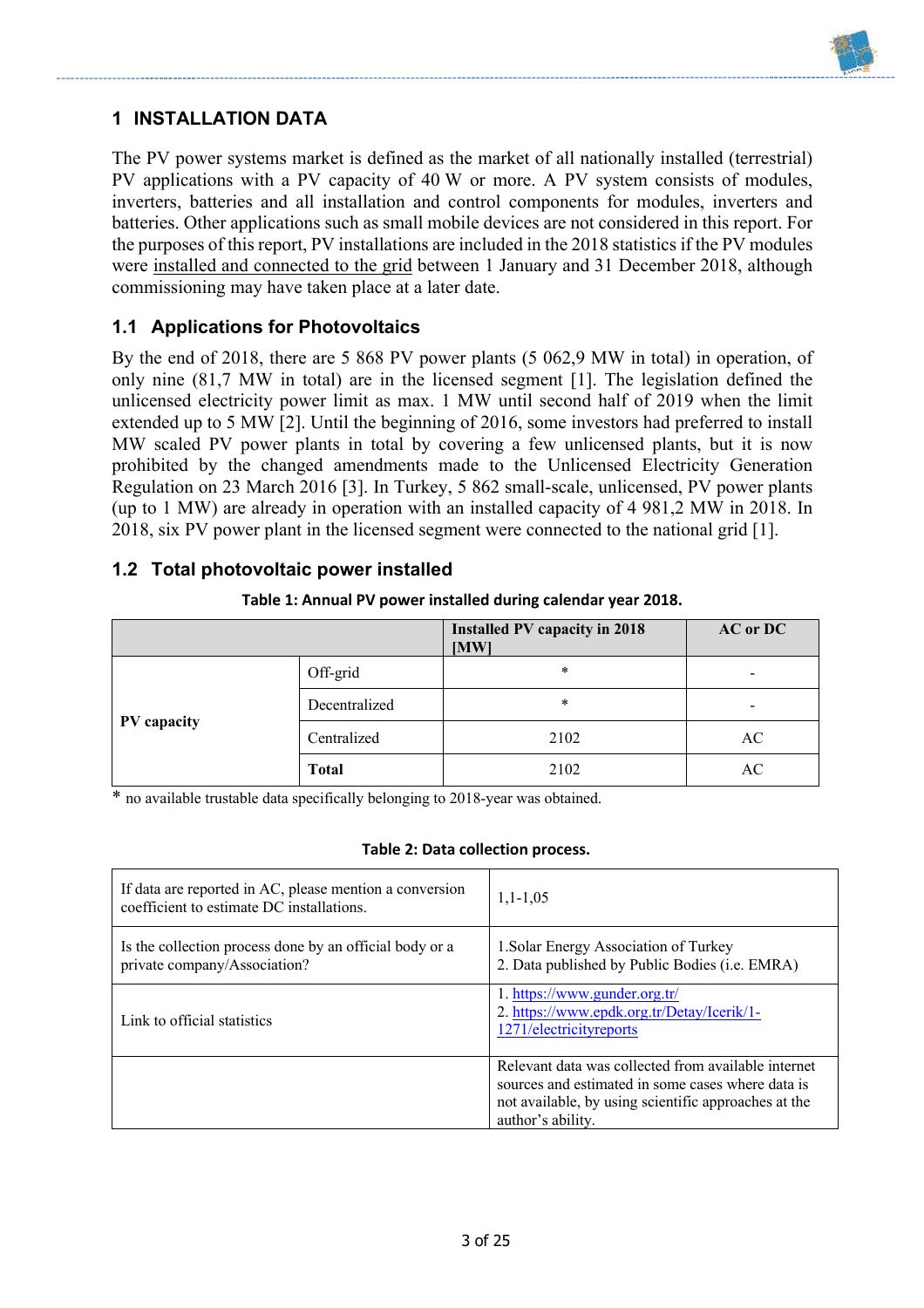

#### **Table 3: The cumulative installed PV power in 4 sub-markets.**

\* Consolidated data from various internet sources, university reports, publicly available news, unofficial reports by NGO's (i.e. National Photovoltaic Platform of Turkey, Solar Energy Associations of Turkey), off-grid and BPAV installations known by the author. Please also note that Photovoltaics began developing in Turkey in 2000 with small-scale off-grid plants producing less than 20 kWp. By 2010, the overwhelming number of installations were off-grid systems. However, due to an increase in the feed-in tariff, massive growth has been recorded in the number of on-grid systems installed since 2012.

\*\* no available trustable data specifically belonging to 2018-year was obtained.

**\*\*\*** https://www.epdk.org.tr/Detay/Icerik/1-1271/electricityreports (corrected data based on the latest Electricity Market Development Report 2018 published in 2019)

| Table 4: Other PV market information. |
|---------------------------------------|
|---------------------------------------|

|                                                                       | 2018<br><b>Numbers</b> |
|-----------------------------------------------------------------------|------------------------|
| Number of PV systems in operation in your country                     | 5868                   |
| Capacity of decommissioned PV systems during the year [MW]            | $\theta$               |
| Capacity of repowered PV systems during the year [MW]                 | $\theta$               |
| Total capacity connected to the low voltage distribution grid [MW]    | *                      |
| Total capacity connected to the medium voltage distribution grid [MW] | *                      |
| Total capacity connected to the high voltage transmission grid [MW]   | 5868                   |

\* no reliable data is available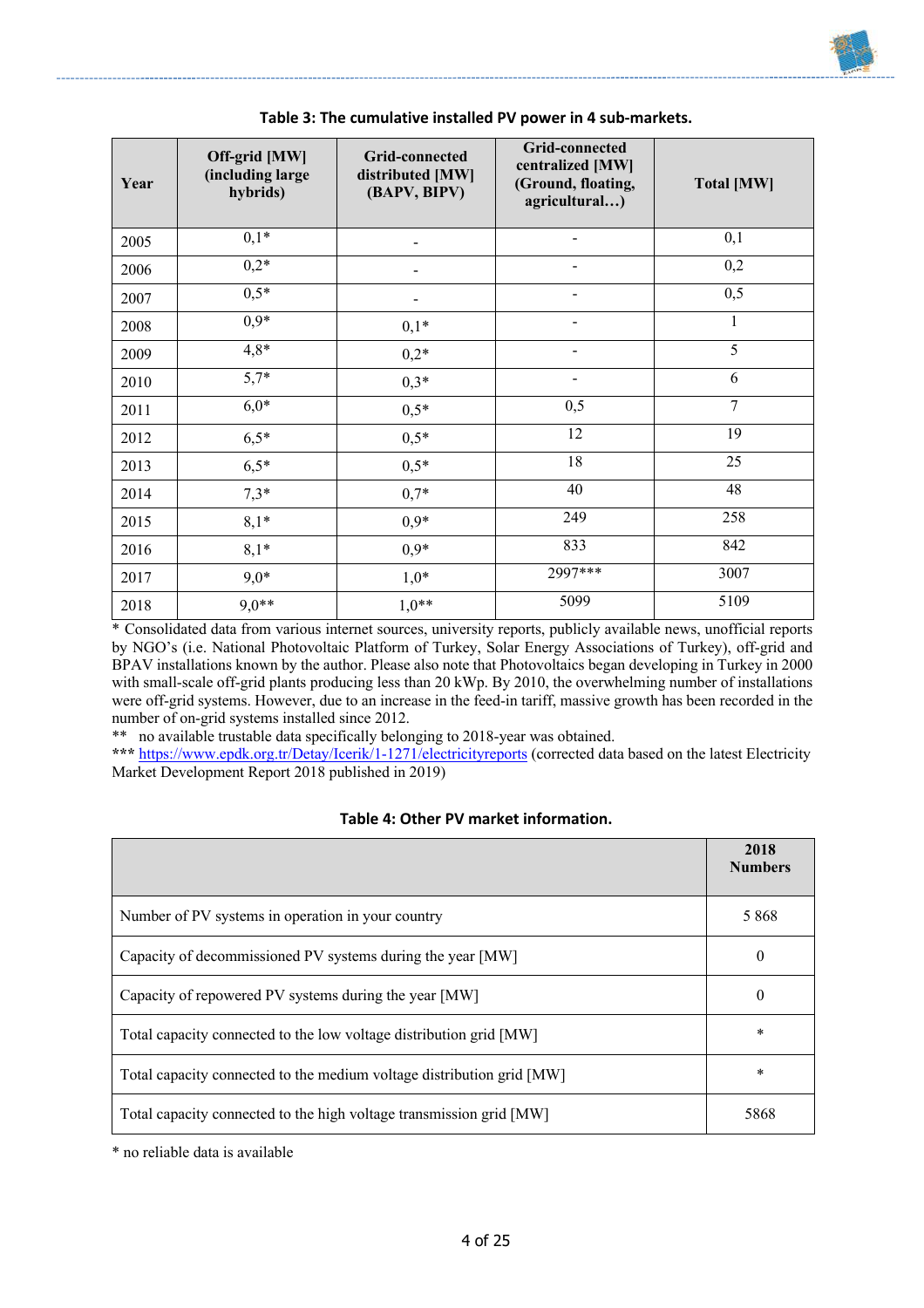

|                                                                                                 | 2017 numbers | 2018 numbers |
|-------------------------------------------------------------------------------------------------|--------------|--------------|
| Total power generation capacities [GW]                                                          | 84,68        | 88,50        |
| Total renewable power generation capacities (including<br>hydropower) [GW]                      | 36,63        | 39,56        |
| Total electricity demand [TWh]                                                                  | 292,00       | 302,77       |
| Total energy demand [TWh]                                                                       | 1479,99      | 1534,58      |
| New power generation capacities installed in 2018 [GW]                                          |              | 3,82         |
| New renewable power generation capacities installed in<br>2018 (including hydropower) [GW]      |              | 2,92         |
| Estimated total PV electricity production (including self-<br>consumed PV electricity) in [TWh] | 2,86         | 7,92         |
| Total PV electricity production as a % of total electricity<br>consumption                      | 0,9          | 2,62         |

| Table 5: PV power and the broader national energy market. |
|-----------------------------------------------------------|
|-----------------------------------------------------------|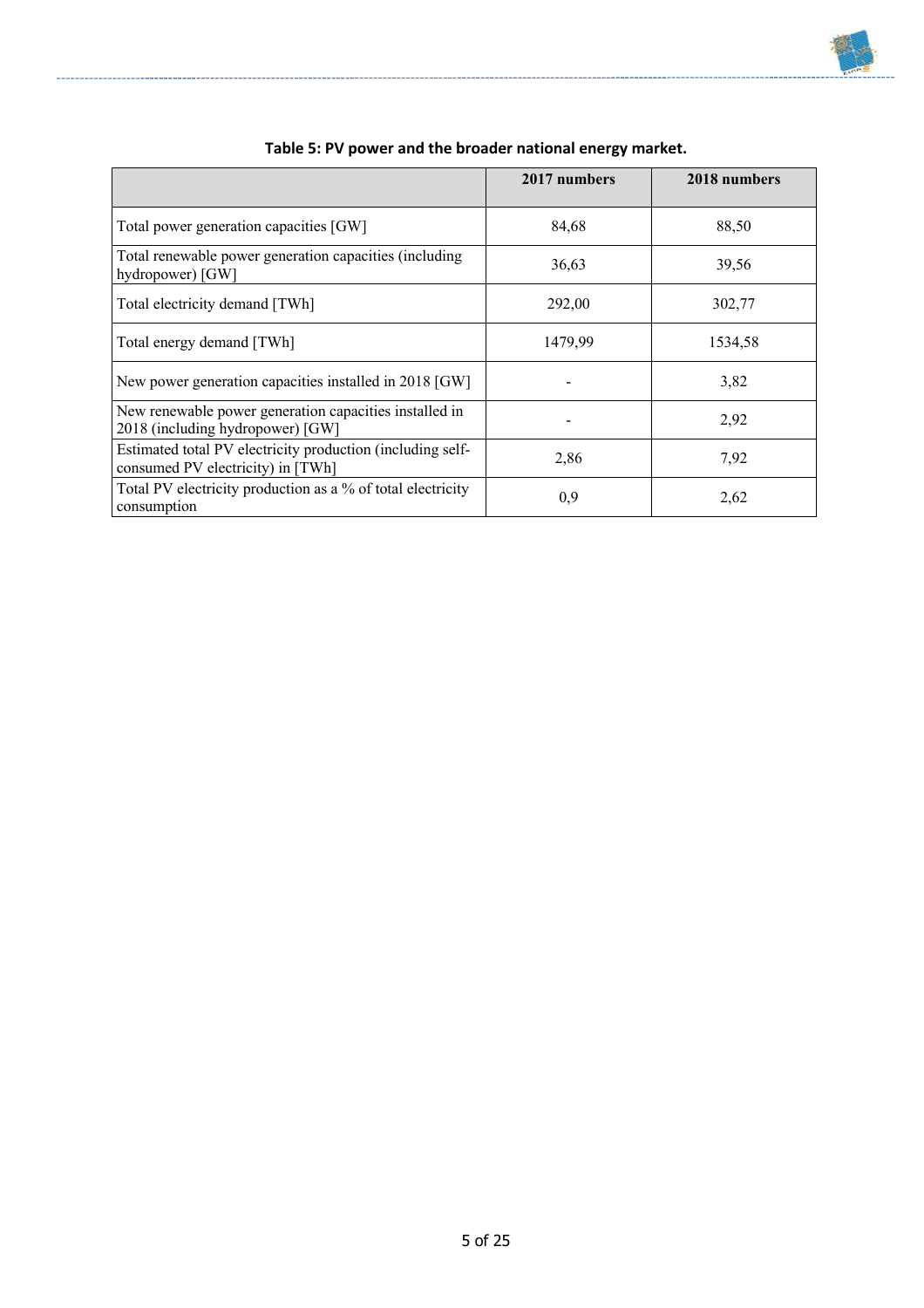# **2 COMPETITIVENESS OF PV ELECTRICITY**

# **2.1 Module prices**

| Year  | Lowest price of a standard<br>module crystalline silicon | Highest price of a standard<br>module crystalline silicon | <b>Typical price of a standard</b><br>module crystalline silicon |
|-------|----------------------------------------------------------|-----------------------------------------------------------|------------------------------------------------------------------|
| 2017  |                                                          |                                                           |                                                                  |
| 2018* | 0,35                                                     | 0.55                                                      | 0.45                                                             |

**Table 6: Typical module prices for a number of years.** 

\* the price has stabilized since 2018, hence no data given for previous years

# **2.2 System prices**

#### **Table 7: Turnkey PV system prices of different typical PV systems.**

| <b>Typical applications and brief details</b><br>Category/Size |                                                                                                                                                                                                                                               | <b>Current</b><br>prices<br>[USD/W] |
|----------------------------------------------------------------|-----------------------------------------------------------------------------------------------------------------------------------------------------------------------------------------------------------------------------------------------|-------------------------------------|
| Off-grid<br>$1-5$ kW                                           | A stand-alone PV system is a system that is installed to generate<br>electricity to a device or a household that is not connected to the public<br>grid. (write the typical off-grid application and since in your country)                   |                                     |
| <b>Residential BAPV</b><br>5-10 kW                             | Grid-connected, roof-mounted, distributed PV systems installed to<br>produce electricity to grid-connected households. Typically roof-<br>mounted systems on villas and single-family homes.                                                  | $0,95-1,25$                         |
| Residential BIPV<br>$5-10$ kW                                  | Grid-connected, building integrated, distributed PV systems installed to<br>produce electricity to grid-connected households. Typically, on villas<br>and single-family homes.                                                                |                                     |
| Small commercial<br><b>BAPV</b><br>10-100 kW                   | Grid-connected, roof-mounted, distributed PV systems installed to<br>produce electricity to grid-connected commercial buildings, such as<br>public buildings, multi-family houses, agriculture barns, grocery stores<br>etc.                  | $0,90-1,00$                         |
| Small commercial<br><b>BIPV</b><br>10-100 kW                   | Grid-connected, building integrated, distributed PV systems installed to<br>produce electricity to grid-connected commercial buildings, such as<br>public buildings, multi-family houses, agriculture barns, grocery stores<br>etc.           |                                     |
| Large commercial<br><b>BAPV</b><br>100-250 kW                  | Grid-connected, roof-mounted, distributed PV systems installed to<br>produce electricity to grid-connected large commercial buildings, such<br>as public buildings, multi-family houses, agriculture barns, grocery<br>stores etc.            | $0,85-1,00$                         |
| Large commercial<br><b>BIPV</b><br>100-250 kW                  | Grid-connected, building integrated, distributed PV systems installed to<br>produce electricity to grid-connected commercial buildings, such as<br>public buildings, multi-family houses, agriculture barns, grocery stores<br>etc.           |                                     |
| <b>Industrial BAPV</b><br>$>250$ kW                            | Grid-connected, roof-mounted, distributed PV systems installed to<br>produce electricity to grid-connected industrial buildings, warehouses,<br>etc.                                                                                          | $0,8-0,95$                          |
| Small centralized PV<br>$1-20$ MW                              | Grid-connected, ground-mounted, centralized PV systems that work as<br>central power station. The electricity generated in this type of facility is<br>not tied to a specific customer and the purpose is to produce electricity<br>for sale. | $0,75-0,9$                          |
| Large centralized PV<br>$>20$ MW                               | Grid-connected, ground-mounted, centralized PV systems that work as<br>central power station. The electricity generated in this type of facility is<br>not tied to a specific customer and the purpose is to produce electricity<br>for sale. | $< 0.75*$                           |

\*Not common size yet for Turkey, price is given as expected decrease comparing with smaller plant size of 20 MW.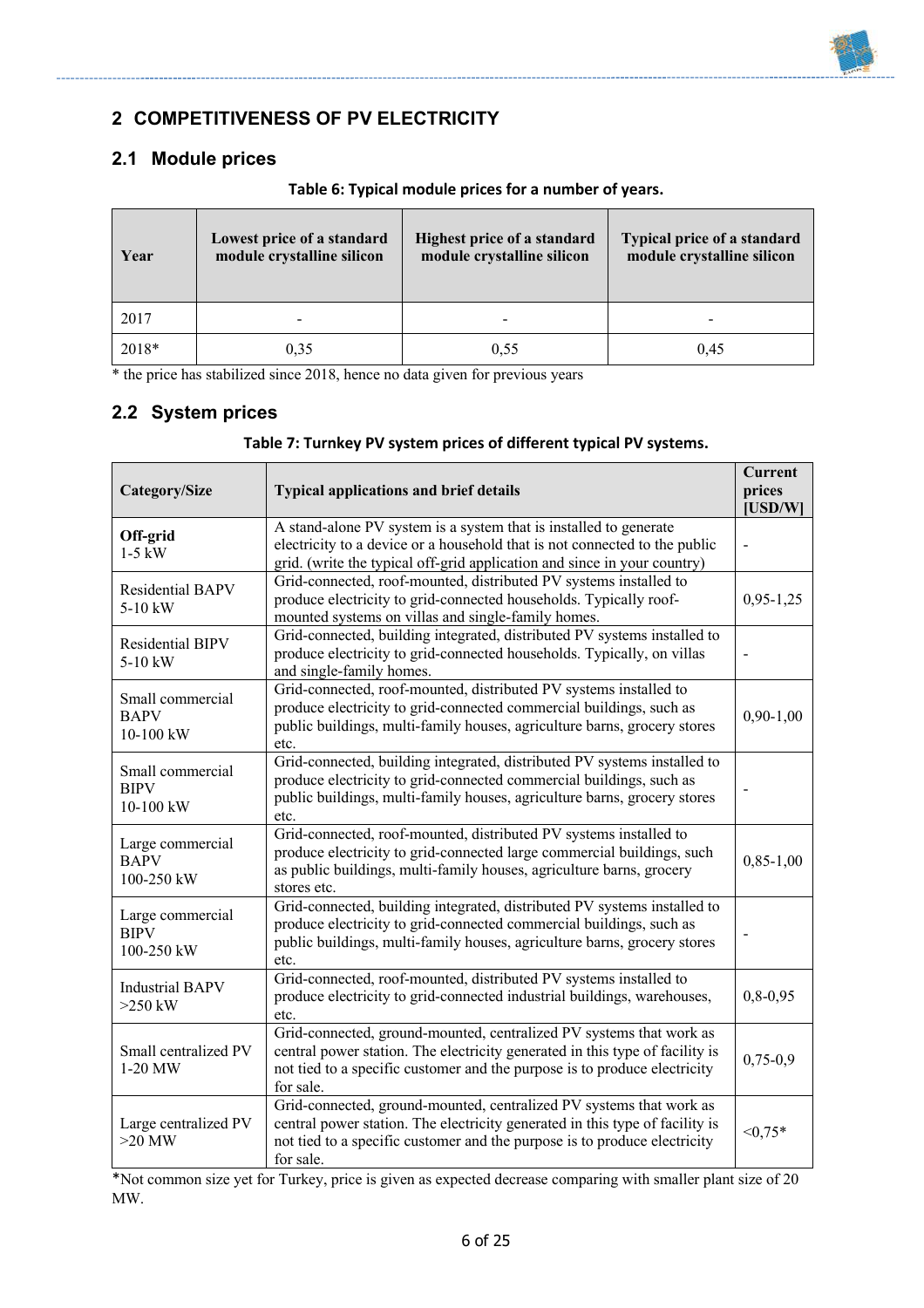

|       |                         | <b>Small commercial</b>  | Large commercial      | <b>Small centralized PV</b> |
|-------|-------------------------|--------------------------|-----------------------|-----------------------------|
|       | <b>Residential BAPV</b> | <b>BAPV</b>              | <b>BAPV</b>           |                             |
|       |                         |                          |                       | Grid-connected,             |
|       | Grid-connected, roof-   | Grid-connected, roof-    | Grid-connected, roof- | ground-mounted,             |
| Year  | mounted, distributed    | mounted, distributed     | mounted, distributed  | centralized PV              |
|       | PV system 5-10 kW       | PV systems 10-           | PV systems 100-       | systems                     |
|       | [USD/W]                 | $100 \text{ kW}$         | $250 \text{ kW}$      | 10-20 MW                    |
|       |                         | [USD/W]                  | [USD/W]               | [USD/W]                     |
|       |                         |                          |                       |                             |
| 2017  |                         | $\overline{\phantom{a}}$ |                       |                             |
| 2018* | $0,95-1,15$             | $0,90-1,00$              | $0,85-1,00$           | $0,75-0,9$                  |

**Table 8: National trends in system prices for different applications**

\*the price has stabilized since 2018, hence no data given for previous years

#### **2.3 Cost breakdown of PV installations**

#### **Table 9: Cost breakdown for a grid-connected roof-mounted, distributed residential PV system of 5-10 kW.**

| <b>Cost category</b>            | <b>Average [USD/W]</b> | Low [USD/W] | High [USD/W] |  |  |  |
|---------------------------------|------------------------|-------------|--------------|--|--|--|
| <b>Hardware</b>                 |                        |             |              |  |  |  |
| Module                          | 0,5                    | 0,42        | 0,58         |  |  |  |
| Inverter                        | 0,2                    | 0,16        | 0,24         |  |  |  |
| Mounting material               | 0,10                   | 0,08        | 0,12         |  |  |  |
| Other electronics               | 0,15                   | 0,12        | 0,18         |  |  |  |
| (cables, etc.)                  |                        |             |              |  |  |  |
| <b>Subtotal Hardware</b>        | 0,95                   |             |              |  |  |  |
|                                 |                        | Soft costs  |              |  |  |  |
| Planning                        | 0,05                   |             |              |  |  |  |
| Installation work               | 0,05                   |             |              |  |  |  |
| Shipping and travel             |                        |             |              |  |  |  |
| expenses to customer            |                        |             |              |  |  |  |
| Permits and                     |                        |             |              |  |  |  |
| commissioning (i.e.             | 0,1                    |             |              |  |  |  |
| cost for electrician,           |                        |             |              |  |  |  |
| $etc.$ )                        |                        |             |              |  |  |  |
| Project margin                  |                        |             |              |  |  |  |
| <b>Subtotal Soft costs</b>      | 0,2                    |             |              |  |  |  |
| <b>Total (excluding</b>         |                        |             |              |  |  |  |
| VAT)                            | -                      |             |              |  |  |  |
| Average VAT                     |                        |             |              |  |  |  |
| <b>Total (including</b><br>VAT) | 1,15                   |             |              |  |  |  |

#### **Table 10: Cost breakdown for a grid-connected, ground-mounted, centralized PV systems of >10 MW.**

| <b>Cost category</b>                | <b>Average [USD/W]</b> | Low [USD/W] | High [USD/W] |  |  |  |
|-------------------------------------|------------------------|-------------|--------------|--|--|--|
| <b>Hardware</b>                     |                        |             |              |  |  |  |
| Module                              | 0,48                   | 0,42        | 0,54         |  |  |  |
| Inverter                            | 0,18                   | 0,14        | 0,22         |  |  |  |
| Mounting material                   | 0,07                   | 0,06        | 0.08         |  |  |  |
| Other electronics<br>(cables, etc.) | 0,05                   | 0.04        | 0.06         |  |  |  |
| <b>Subtotal Hardware</b>            | 0,78                   |             |              |  |  |  |
| Soft costs*                         |                        |             |              |  |  |  |

\* No reliable data was obtained regarding with soft costs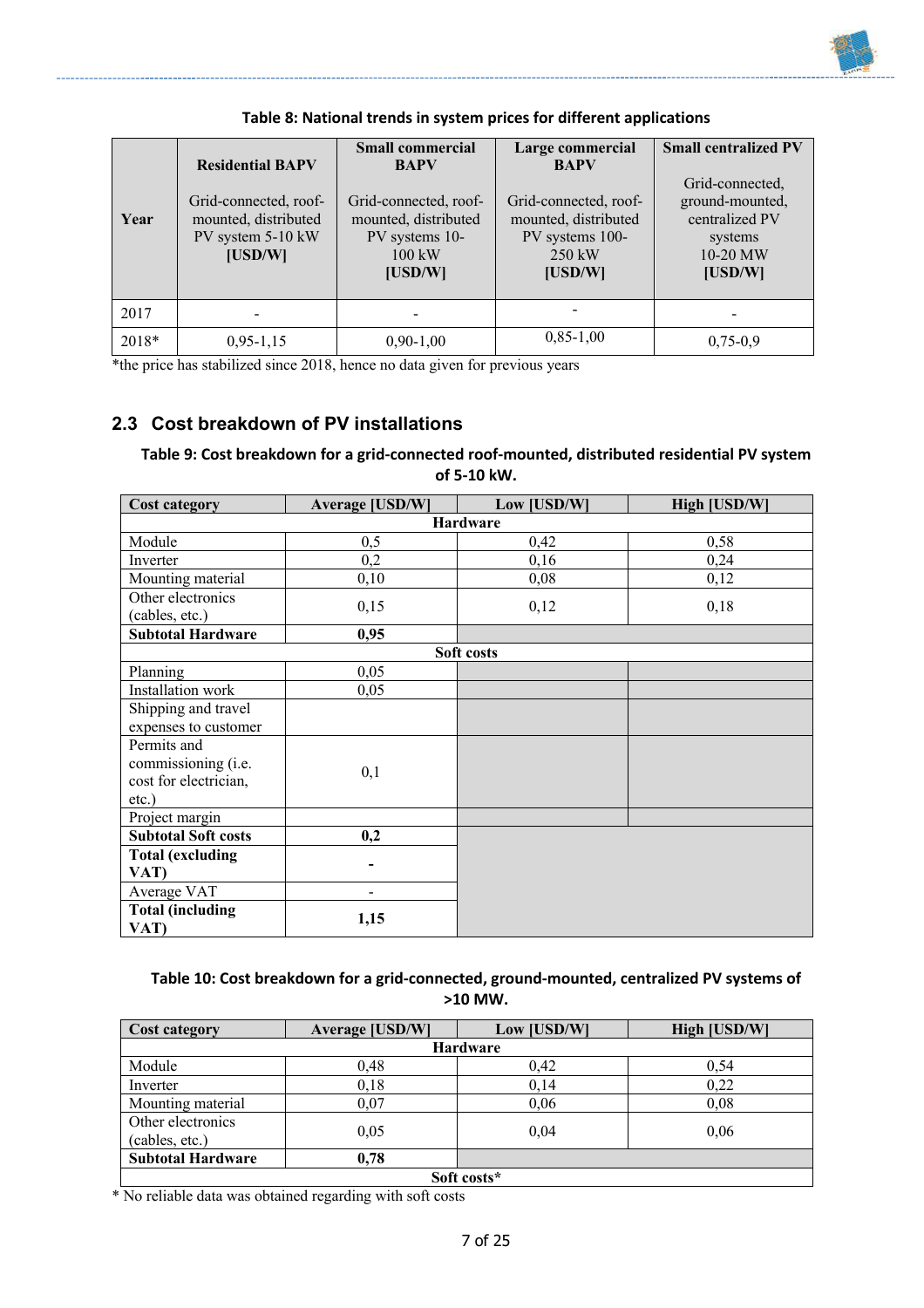# **2.4 Financial Parameters and specific financing programs**

Currently, the only available finance option to homeowners is a personal loan with a short tenor (of up to 48 months). The Ekokredi has a personal loan with a slightly longer tenor (of up to 60 months for house owners). Interest rates for these loans are generally high (at roughly 1.79% per month for 'Term Loan'-based loans).

In the commercial sector, loan availability is better. Commercial firms can obtain more favourable loan terms to finance a RSPV investment. These loans generally have longer tenors (up to 120 months) and lower interest rates (i.e. EUR libor  $+ 3.75\%$ ).

For the public sector, there are currently loans available through the Ilbank.

### **2.5 Additional Country information**

This paragraph provides additional information regarding the country's population and additional parameters linked to its electricity system.

| Retail electricity prices for a household<br>[\$cent/kWh]           | 8.01        |
|---------------------------------------------------------------------|-------------|
| Retail electricity prices for a commercial<br>company [\$cent/kWh]  | 9,56        |
| Retail electricity prices for an industrial<br>company [\$cent/kWh] | 8.32        |
| Population at the end of 2018                                       | 82,319,724  |
| Country size $[km^2]$                                               | 783,562     |
| Average PV yield in [kWh/kW]                                        | 1500 kWh/kW |

#### **Table 11: Country information.**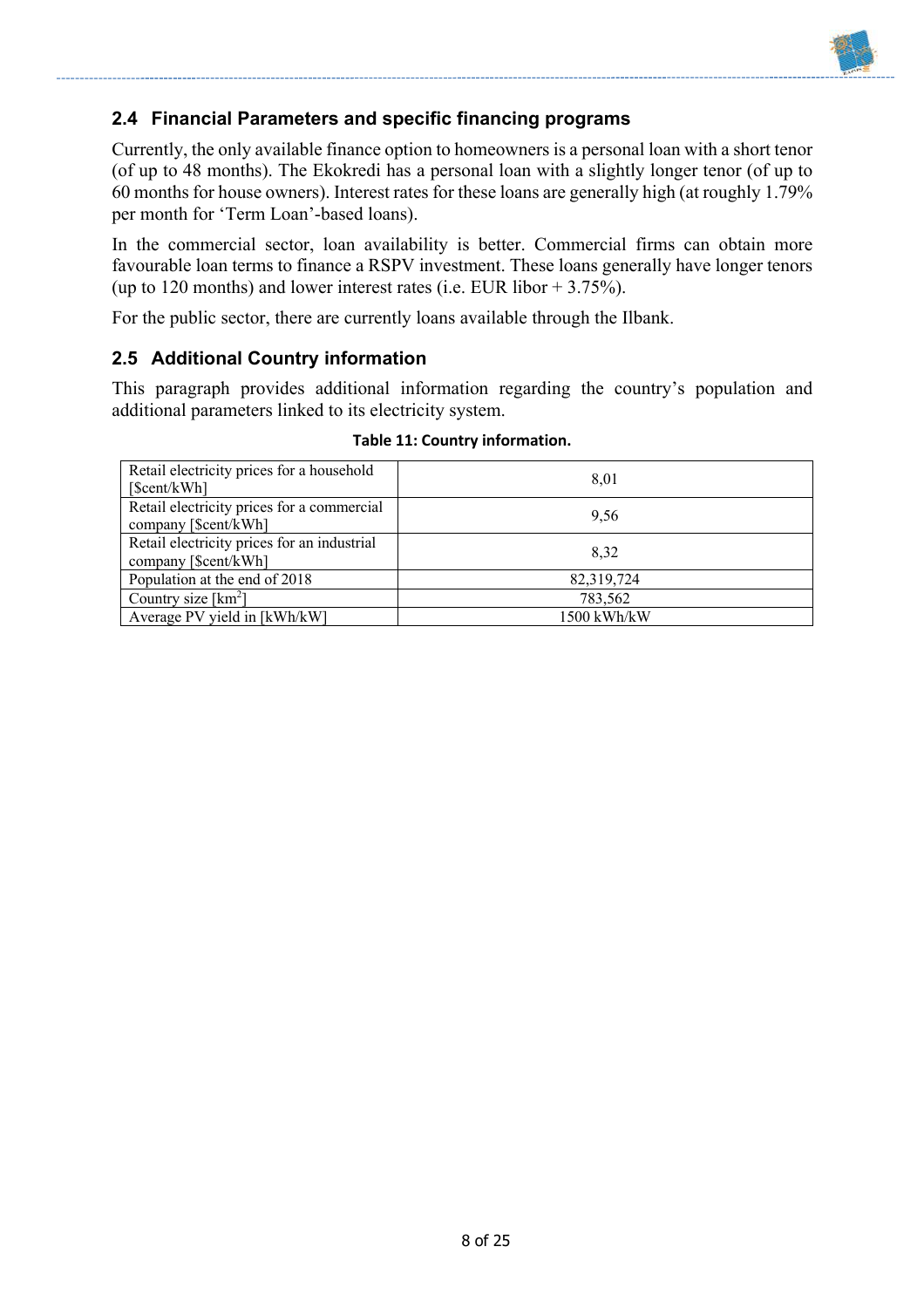# **3 POLICY FRAMEWORK**

# **3.1 National targets for PV**

Turkey's ambitious vision for 2023, the centennial anniversary of foundation of the Republic, builds upon this foundation with targets for renewable energy resources that include:

-Raising Total Installed Power Capacity to 120 GW

-Increasing Share of Renewables to 30 Percent

-Maximizing Use of Hydropower and Reaching 34 GW

-Increasing Wind Installed Capacity to 20 GW

-Increasing Solar Installed Capacity to 10 GW

-Installing 1 GW Geothermal

-Extending Use of Smart Grids

### **3.2 Direct support policies for PV installations**

In Turkey, two main laws, the Laws 6446 (New Electricity Market Law) and 6094 (Law Amending the Law on the Utilization of Renewable Energy Resources in Electricity Generation), are directly related to the utilization of solar energy. The Law 6446 introduces some important changes in the current electricity market system, including amendments to license types, framing its provisions around each type of market activity, specific provisions for certain license types (generation, transmission, distribution, wholesale, retail, auto-producer and auto-producer group), the introduction of a preliminary licensing mechanism and investment incentives, such as extended deadlines and grace periods for environmental compliance. The Law 6094 law introduces significant amendments to improve the incentive mechanism under the Renewable Energy Law (Law No: 5346) and encourage renewable energy investment opportunities [4]. According to the Law 6094, a purchase guarantee of 13,3 USDcents/kWh is given for solar electric energy production for ten years. The incentives are available for the PV power plants for 5-years which are or will be in operation before December 31, 2020. Some supplementary subsidies for local equipment products for the first five years of operation are as follows:

•PV module installation and mechanical construction (+0,8 USDcents/kWh),

•PV modules (+1,3 USDcents/kWh),

•PV cells (+3,5 USDcents/kWh),

•Inverter (+0,6 USDcents/kWh),

•Material focusing solar energy on PV modules (+0,5 USDcents/kWh).

Turkey aims to increase the share of renewable energy in its production mix. In line with this goal, Energy and Natural Resources Ministry is continuing with its Renewable Energy Designated Area (YEKA) projects. YEKAs are defined under a separate regulation issued in the Law 5346. YEKA in privately owned or state-owned lands identify the feasible areas for large-scale renewable energy projects. The ETKB provided the details as follows: (i) determination of potential YEKAs, (ii) feasibility and infrastructure studies, (iii) publication of final YEKAs in the Official Gazette, (iv) prerequisites and procedures for the applicants, (v) auction procedures, (vi) implementation of manufacturing facility, (vii) construction of renewable energy power plants. The Regulation on YEKAs has come into force following its promulgation in the Official Gazette dated October 9, 2016. Although the concept of YEKAs was introduced in Turkish legislation in 2005, it remained mostly inactive until this date. The objectives of the Regulation can be regarded as forming large-scale YEKAs in order to make effective and efficient use of renewable energy sources, and rapidly completing investment projects by assigning these areas to investors, and enabling high-tech equipment used in the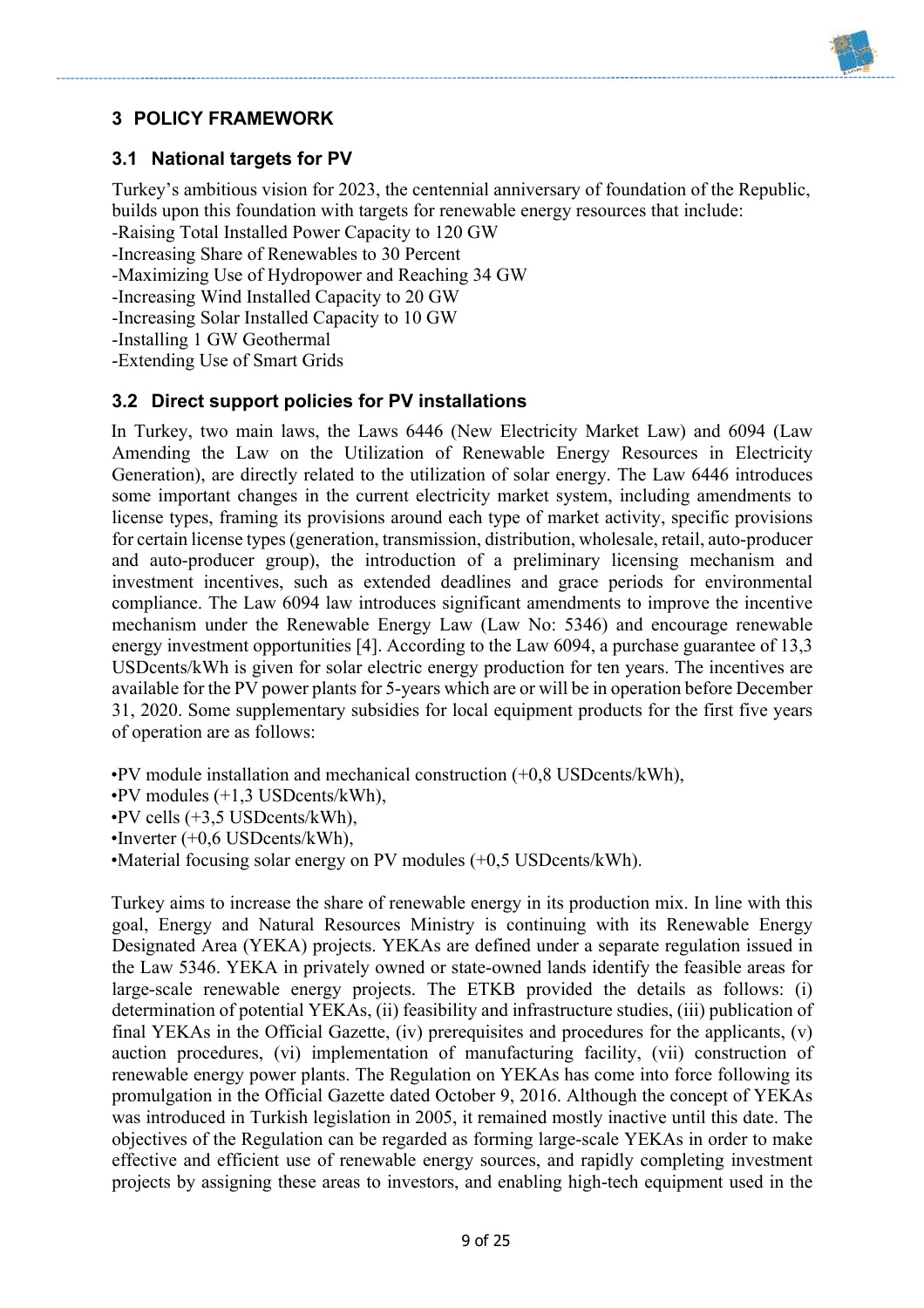generation facilities to be domestically manufactured or supplied and contribute to technology transfer. YEKAs will be determined and developed following either (i) the necessary studies undertaken by the General Directorate of Renewable Energy, or (ii) following a tender to be held for the allocation of connection capacity [5].

While projects conducted within the framework of YEKA benefit fifth-area investment incentives, companies with the highest rate of domestic transfer of technology and production will be given priority [6]. The first bidding was held in Karapınar, Konya with an allocated capacity of 1 GW on March 20, 2017. A consortium consisting of Hanwha Q CELLS and Kalyon Enerji Yatirimlari A.S. was awarded by submitting the lowest bid, 6,99 USDcent/kWh, to construct the largest PV power plant with an installed capacity of 1 GW (AC) in Turkey. The purchase guarantee price will be valid for 15 years. As part of the award criteria, the consortium has to build a fully integrated solar cell and module factory with a capacity of 500 MW within the next 21 months. The new facility will consist of integrate ingot, wafer, cell and module processes. In addition to the manufacturing facility, the consortium will establish onsite research and development (R&D) centre with 100 permanent employees. The Karapınar YEKA-1 Solar Power Plant tender was the first practice in the energy sector to be based on the condition of localization and YEKA-based price determination [6-9].

The second bidding within the framework of YEKA was intended to realize by the end of 2018 with a total capacity of 1000 MW for three sites/locations divided into three tenders. 500 MW to be allocated would be assigned to the Sanliurfa-Viransehir site in the southeast of the country, 200 MW to the Hatay-Erzin site, in the same region, and 300 MW to the Nigde-Bor site, in central Anatolia, for which a 30 MW/ 90 MWh (AC) Li-ion battery storage project would also be tendered. The sites were identified by the Turkish government in April 2018. The Turkish government had stipulated selected projects must incorporate a minimum 60% of PV panels manufactured in Turkey. In addition, a minimum cell efficiency of 21% and module efficiency of 18% had been set as minimum standards. Selected projects would have to start commercial operation by January 2024. However, the bidding for three sites was cancelled due to ecomomic situation of the country. Now, the government is reconstructing the details of the tender and is expected to re-announce it within 2019 [10].

Turkey very recently adopted new regulation (published in Official Gazette numbered 30772 on 12 May 2019) on unlicensed electricity production in the electricity market [11]. The procedures and principles applicable to real and legal persons, who may produce unlicensed electricity are updated. The primary purpose of the updates introduced with the new Regulation on Unlicensed Electricity Production in Electricity Market (the "Regulation") and the Presidential Decree Number 1044 dated 10 May 2019 (the "Decree"), is to bring in small-sized plants into the economy by allowing them to generate energy for mainly self-consumption purposes, without the need to obtain a license or establish a company. The essential changes introduced by the Regulation and the Decree are as follows:

- The upper capacity limit of 1 MW to be eligible to benefit from unlicensed generation has been increased to 5 MW, for facilities which become eligible to receive a calling letter after the date of 10 May 2019.
- Solar energy production facilities having a capacity below 5 MW may now only be established as a roof or façade application.
- It is mandatory to establish the generation facilities and consumption facilities for unlicensed generation in the same distribution region. Accordingly, so long as the generation and consumption facilities are in the same distribution region, they do not need to be established in the same location.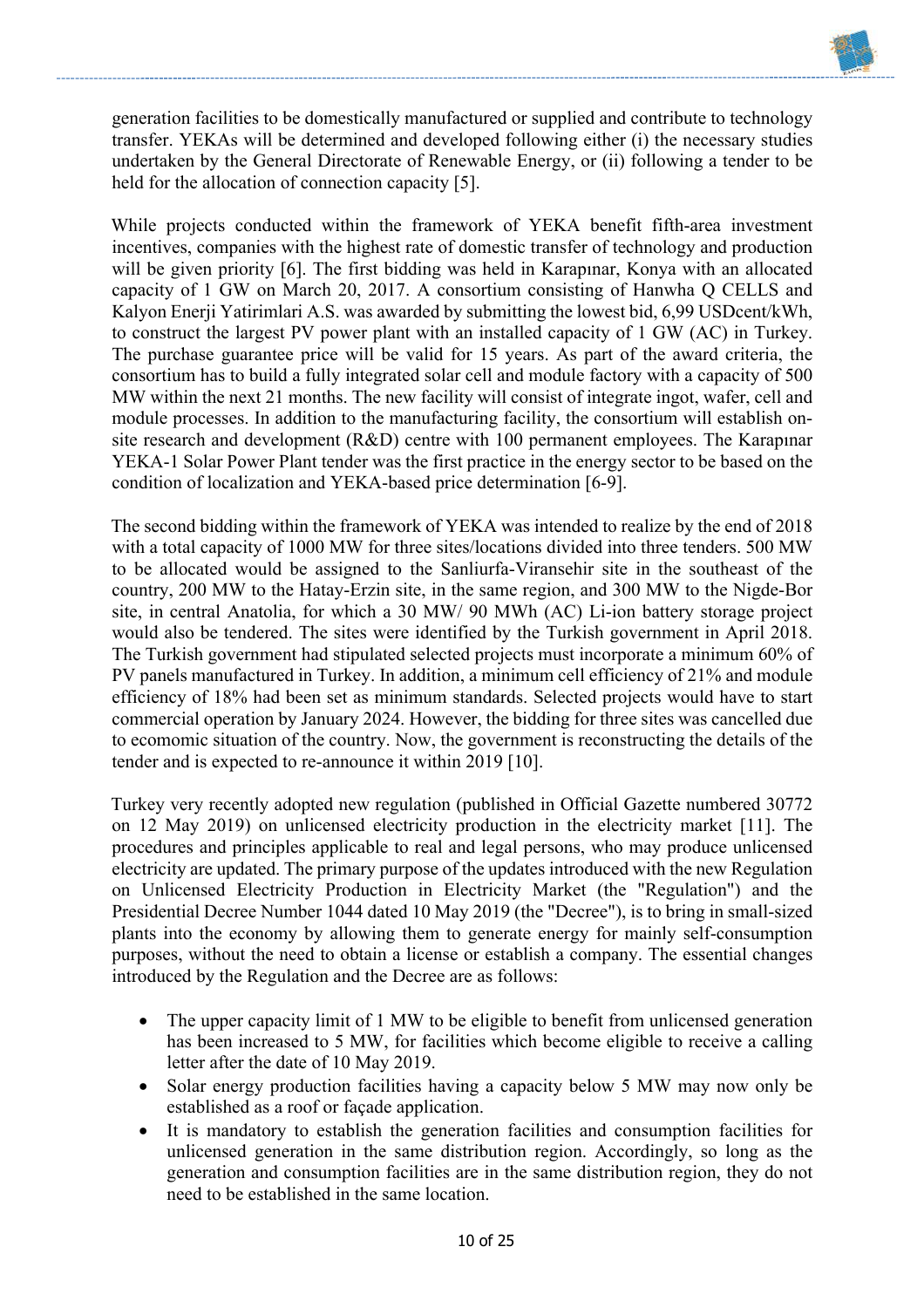

- The installed capacity of the generation facilities cannot exceed the power limit of the relevant consumption facility set out under the connection agreement. If there is no electricity consumption in the consumption facility linked with the generation facility, no payment within the scope of the Renewable Energy Resources Support Mechanism (YEKDEM) will be made for the relevant month.
- The hourly electricity production amount read from the meter data will be calculated as per the accounting period and then notified to the related supply company. The related supply company will calculate the payment to be made for the surplus electricity purchased and inform the market operator thereof. The companies will pay producers the calculated amount regarding the surplus from the payment made by market operators. If the producers consumed excessive electricity, then this amount will be paid to suppliers.

# **3.3 Self-consumption measures**

New regulations were offered by the Energy Market Regulatory Authority in January 2018 to make it easier for the development of household scale (10 kW or less) rooftop solar in Turkey, including a net-metering style provision that would allow such facilities to sell back excess electricity to the grid at 13,3 USDcent/kWh. This was shortly followed by an amendment to tax statutes, also exempting the excess electricity sales of these small-scale solar facilities from income taxes. These are welcome sources of support for a rooftop solar sector [12].

| PV self-consumption   |    | Right to self-consume                   | X |
|-----------------------|----|-----------------------------------------|---|
|                       | 2  | Revenues from self-consumed PV          |   |
|                       | 3  | Charges to finance Transmission,        |   |
|                       |    | Distribution grids & Renewable Levies   |   |
| Excess PV electricity | 4  | Revenues from excess PV electricity     | X |
|                       |    | injected into the grid                  |   |
|                       | 5  | Maximum timeframe for compensation      |   |
|                       |    | of fluxes                               |   |
| 6                     |    | Geographical compensation (virtual      |   |
|                       |    | self-consumption or metering)           |   |
| Other characteristics |    | Regulatory scheme duration              | X |
|                       | 8  | Third party ownership accepted          |   |
| 9                     |    | Grid codes and/or additional taxes/fees |   |
|                       |    | impacting the revenues of the prosumer  |   |
| 10                    |    | Regulations on enablers of self-        |   |
|                       |    | consumption (storage, DSM)              |   |
|                       | 11 | PV system size limitations              | X |
|                       | 12 | Electricity system limitations          |   |
|                       | 13 | <b>Additional features</b>              |   |

**Table 12: Summary of self-consumption regulations for small private PV systems in 2018.**

# **3.4 Tenders, auctions & similar schemes**

The Ministry of Energy and Natural Resources issued a Regulation on Renewable Energy Resource Zones on October 9, 2016 in the Official Gazette. The Regulation introduced a new investment model to support renewable energy investments and incentivize local manufacturing of renewable generation assets. The main purposes of the Regulation are to use renewable energy resources much more efficiently and effectively by identifying renewable energy zones on the public, treasury, or private-owned territories; to realize the renewable energy investments much more rapidly; to manufacture renewable energy equipment in Turkey; to use locally-manufactured equipment/components; and to contribute to research and development activities through technology transfer. A renewable energy resource zone (RE-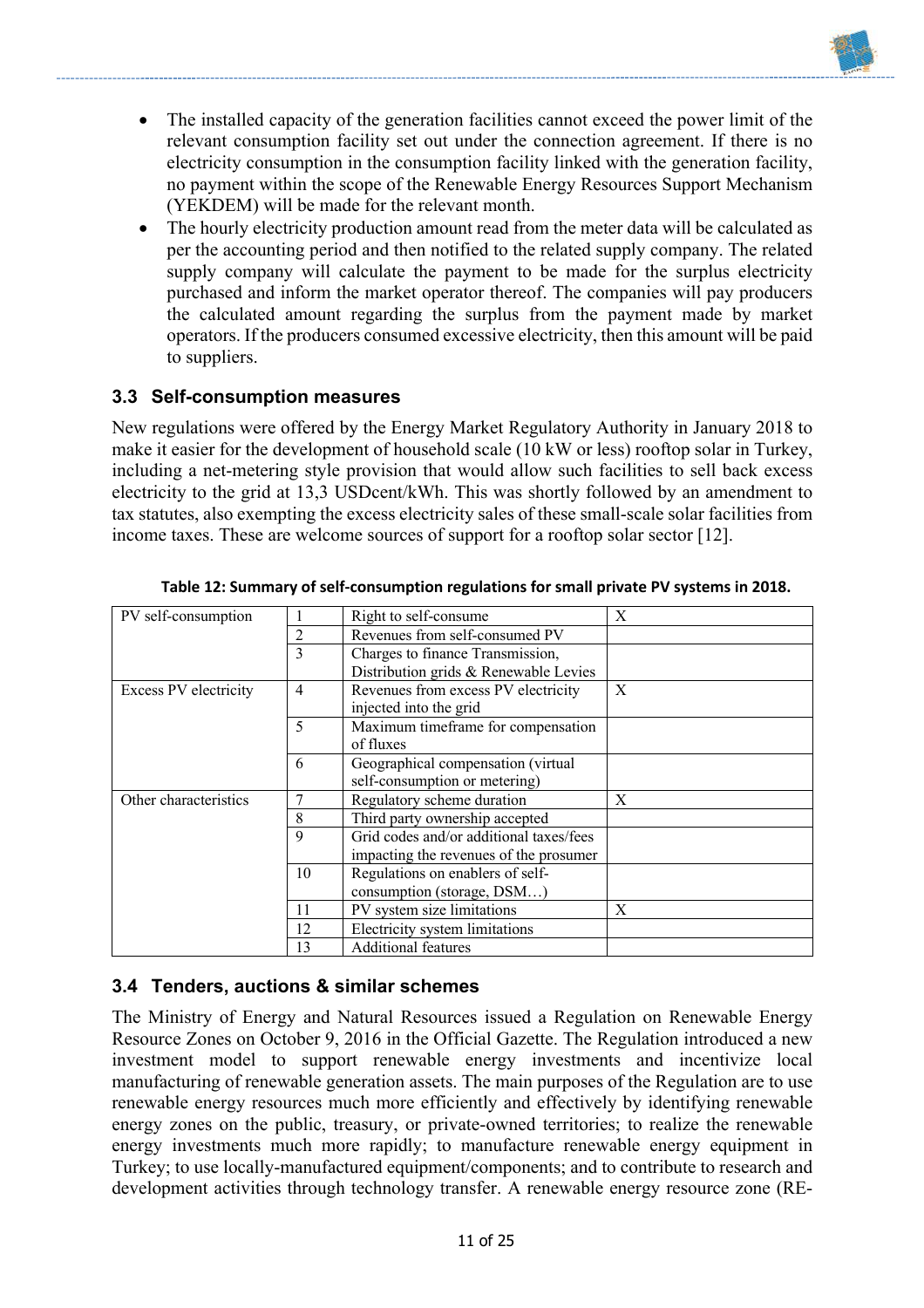

Zone) and its electrical connection capacity utilization rights can be offered to an eligible entity under the "Allocation on the Condition of Local Manufacturing" or "Allocation on the Condition of Using Locally-Manufactured Equipment" mechanisms.

In the first mechanism, the legal entity being offered the RE-Zone and its connection capacity utilization rights must establish an equipment manufacturing factory in Turkey according to the standards and the terms of references (ToR). A Research and Development (R&D) Center must be established by the legal entity as well. In the R&D Center, activities must be implemented for a certain period of time and in line with the pre-determined obligatory conditions like budget, number of employees, and staff qualifications. In this mechanism, locally-manufactured equipment and other local components that are defined in the ToR must be used in the RE-Zone.

In the second mechanism, the RE-Zone and its electrical connection capacity utilization rights are given to a legal entity who wins the competition and commits to procure locally manufactured equipment and other related local components (balance of the plant) for the power plant from available Turkish factories. The equipment and components must have certain levels of local content ratios as defined in the ToR's and be compatible with the national or international standards [13].

Unlike the licensed projects that are subject to reverse-auction from the RES Support tariffs and are eligible for further local content support as required by the Law 5346, the bidding process for RE-Zone projects calls for a reduction from a specific ceiling price that covers both the FIT and local content support. This means that the winning legal entities will not be entitled to extra local content support. However, the PPA term in RE-Zone model goes far beyond the FIT period (currently ten years) required in the Law, and this period has been determined as 15 years for the 1 GW solar power plant tender for Karapınar RE-Zone-1 and in the 1 GW Wind RE-Zone Tender.

As mentioned above, In 2017, Turkey finalized the largest-ever solar and wind power reverseauctions based on the first mechanism. On March 20, 2017 a consortium of Turkey's Kalyon Enerji and South Korea's Hanwha Q CELLS won the tender for the construction of a 1-GW solar power plant in the Karapınar district of the Central Anatolian province of Konya. The winning bid was a price of USD 6.99 cent/kWh. The tender – held in a reverse auction where the ceiling price per kWh was USD 8 cent/kWh – will see 1 GW of installed capacity along with a manufacturing factory for photovoltaic (PV) equipment coming online over the next two years. Under the terms of the tender, the power purchase contract will be valid for 15 years, and the solar equipment used must be domestically sourced. The total investment in this solar energy mega project is estimated at USD 1.3 billion. The solar power plant will be operational for 30 years and meet the energy needs of more than 600,000 households. The project company will also be conducting R&D activities in Turkey for at least 10 years with the employment of at least 80% local staff.

# **3.5 Other utility-scale measures including floating and agricultural PV**

Turkey is a recipient under the IPARD II program for the period between 2014 and 2020. IPARD II does not only support investors in agricultural and stock farming activities but also in renewable energy investments. Incentives are granted by the Agricultural and Rural Development Support Institution (the "ARDSI"). Granted measures for renewable energy investments can be separated to two types [14].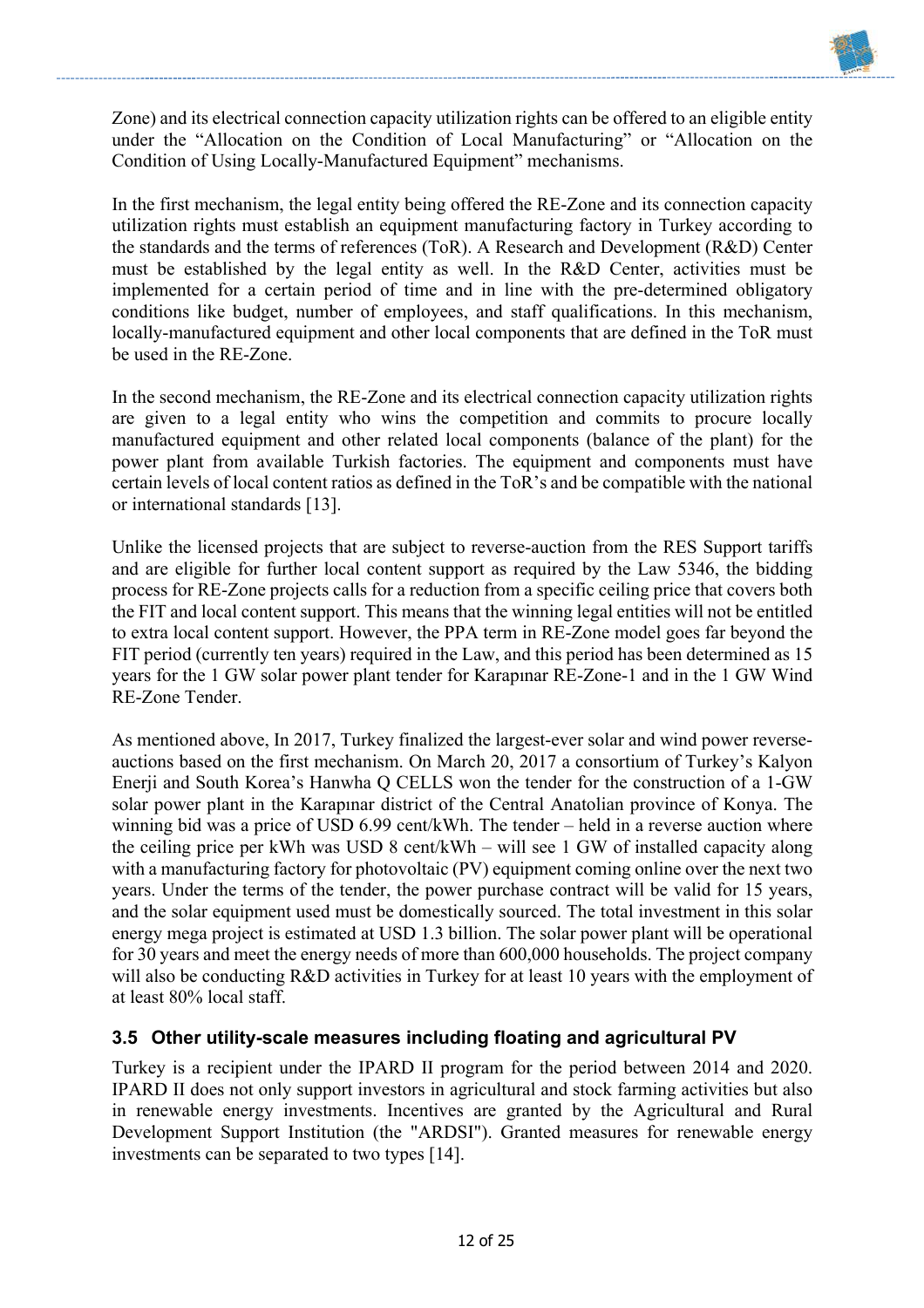

The first type covers renewable energy investments which are implemented for the selfconsumption of the facilities operating in the agriculture sector. The second type covers renewable energy investments which are supported under the Farm Diversification and Business Development Measure with the Code number 302-7 (the "302-7 Measure") pursuant to which recipients can sell power to electricity distribution companies without making their facility connected to agricultural production. The 302-7 Measure is granted for renewable energy investments (up to 1 MW of installed power) which are photovoltaic solar energy systems, concentrated solar energy systems, wind energy systems, geothermal, biomass, microcogeneration (for power and/or heat generation). Hydroelectric investments are not covered under the 302- Measure. Amounts granted for renewable energy projects within the scope of the 302-7 Measure can only be used for certain type of expenses which are also listed in the applications documents of the 302-7 Measure. In general, these are as follows: construction, modernization and extension of renewable energy facilities; acquisition of stationary engines and equipment for renewable energy facilities; and Acquisition of software and IT equipment for the commissioning of renewable energy facilities.

Investments that are implemented in 42 provinces are eligible to apply under the 302-7 and grant rates vary depending on the province, varying between 65% and 50% of total investment cost.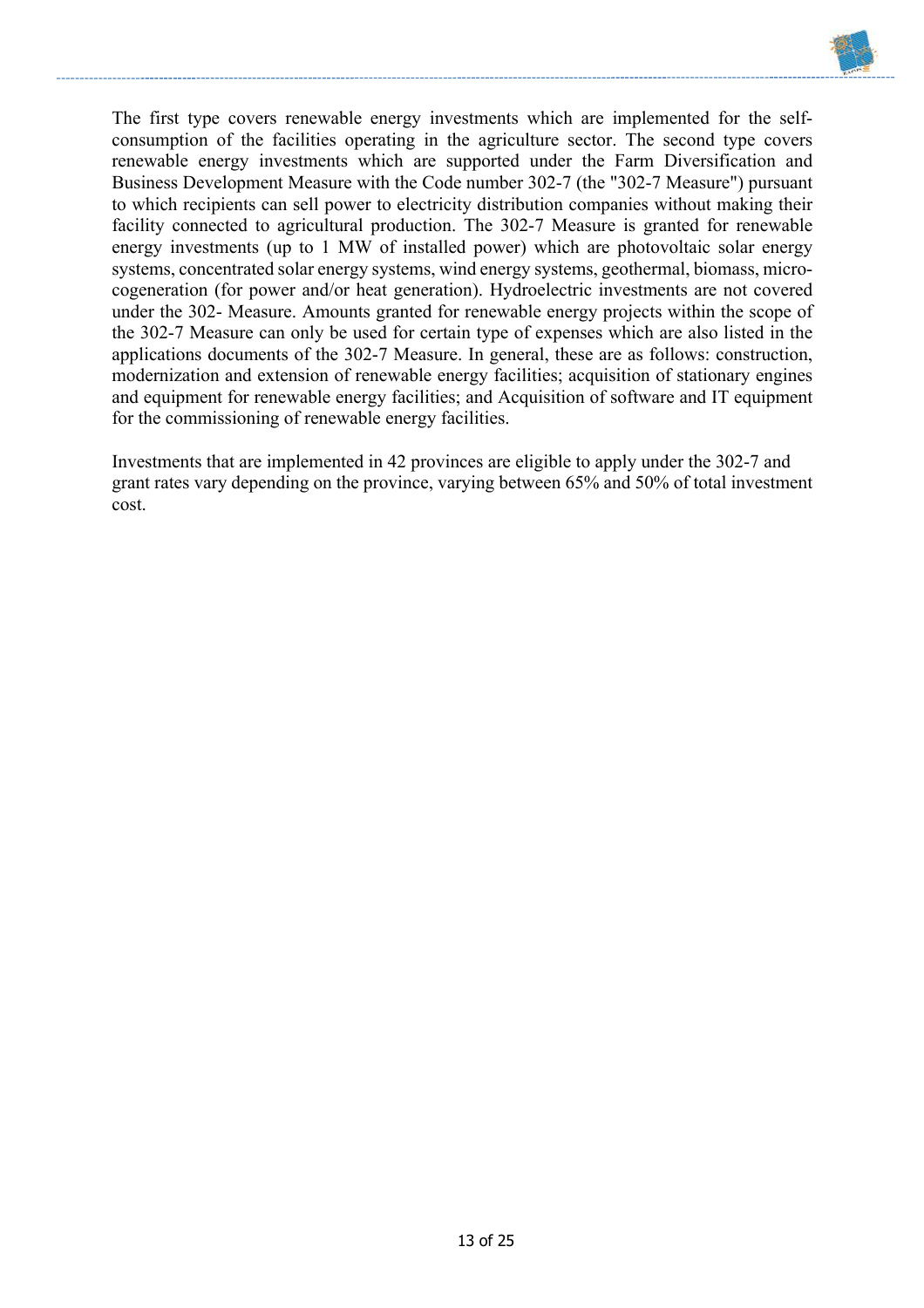# **4 INDUSTRY**

# **4.1 Production of feedstocks, ingots and wafers (crystalline silicon industry)**

Regarding to PV manufacturing activities, currently there is not any manufacturer on feedstock, ingots and wafers in Turkey.

# **4.2 Production of photovoltaic cells and modules (including TF and CPV)**

Currently, there are 29 PV module manufacturers in Turkey with a production capacity of more than 3 500 MW annually [15].

|                | <b>FIRMS</b>                   | <b>CAP</b>   |    | <b>FIRMS</b>                       | $\mathbf{CAP}$ |
|----------------|--------------------------------|--------------|----|------------------------------------|----------------|
| $\mathbf{1}$   | <b>3A SOLAR</b>                | 60 MW        | 16 | SOLARTÜRK A.Ş.                     | 210 MW         |
| $\overline{2}$ | <b>ALFA SOLAR</b>              | 100 MW       | 17 | <b>SOLİMPEKS A.Ş.</b>              | 36 MW          |
| 3              | ATD ENERJI                     | 36 MW        | 18 | ZAHİT ENERJİ<br>A.Ş.               | 65 MW          |
| $\overline{4}$ | <b>BEREKET ENERJİ</b>          | 150 MW       | 19 | ELİN A.Ş.                          | 240 MW         |
| 5              | CW ENERJİ LTD.                 | 350 MW       | 20 | DESİBA ENERJİ<br>A.Ş.              | 200 MW         |
| 6              | ENDÜSTRİ ELEKTİRK              | 250 MW       | 21 | ADMEN ENERJİ<br>A.Ş                | 65 MW          |
| 7              | SMART A.Ş.                     | 400 MW       | 22 | <b>SOLEN TAD</b>                   | <b>80 MW</b>   |
| 8              | <b>GAZİOĞLU SOLAR</b>          | 120 MW       | 23 | <b>SOLONN A.Ş</b>                  | 120 MW         |
| 9              | <b>GEST</b>                    | 150 MW       | 24 | <b>ANKARA SOLAR</b>                | 60 MW          |
| 10             | <b>GTC</b>                     | 135 MW       | 25 | <b>ANTAK ENERJİ</b><br><b>LTD</b>  | <b>40 MW</b>   |
| 11             | MAR SOLAR A.Ş                  | 300 MW       | 26 | <b>TERALTD</b>                     | 24 MW          |
| 12             | ÖDÜL SOLAR A.Ş.                | 180 MW       | 27 | <b>TETRA TELEKOM</b><br><b>LTD</b> | 15 MW          |
| 13             | <b>SCHMID PEKİNTAŞ</b><br>A.Ş. | 90 MW        | 28 | MİR SOLAR                          | 130 MW         |
| 14             | PLURAWATT                      | <b>40 MW</b> | 29 | <b>SP ENERJI</b>                   | 60 MW          |
| 15             | <b>SEHA ENERJİ</b>             | <b>80 MW</b> |    |                                    |                |

Turkey has nearly 50 EPC companies for PV sector. List of most EPC companies is given below [15]:

| <b>EPC FIRMS</b>      |    | <b>EPC FIRMS</b>        |    | <b>EPC FIRMS</b>      |
|-----------------------|----|-------------------------|----|-----------------------|
| EKİNLER ENDÜSTRİ A.Ş. | 18 | ENSO ELEKTRİK LTD. ŞTİ. | 35 | SOLARTÜRK ENERJİ A.Ş. |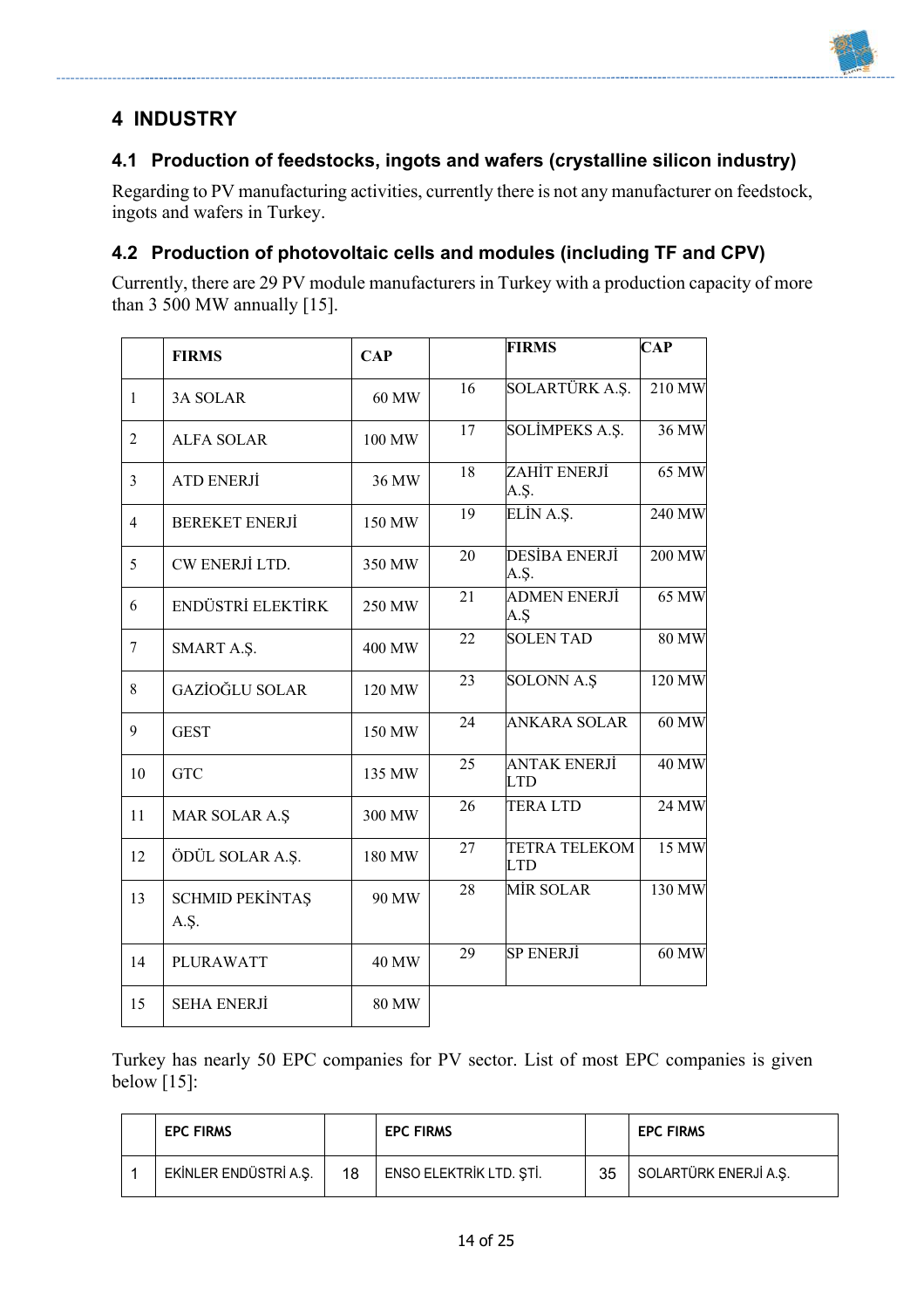

# **4.3 Manufacturers and suppliers of other components**

A list of Turkish wholesalers and distributors of solar panels, components, taken from https://www.enfsolar.com, is given below:

3S Seven Solar AC/DC Electronic Systems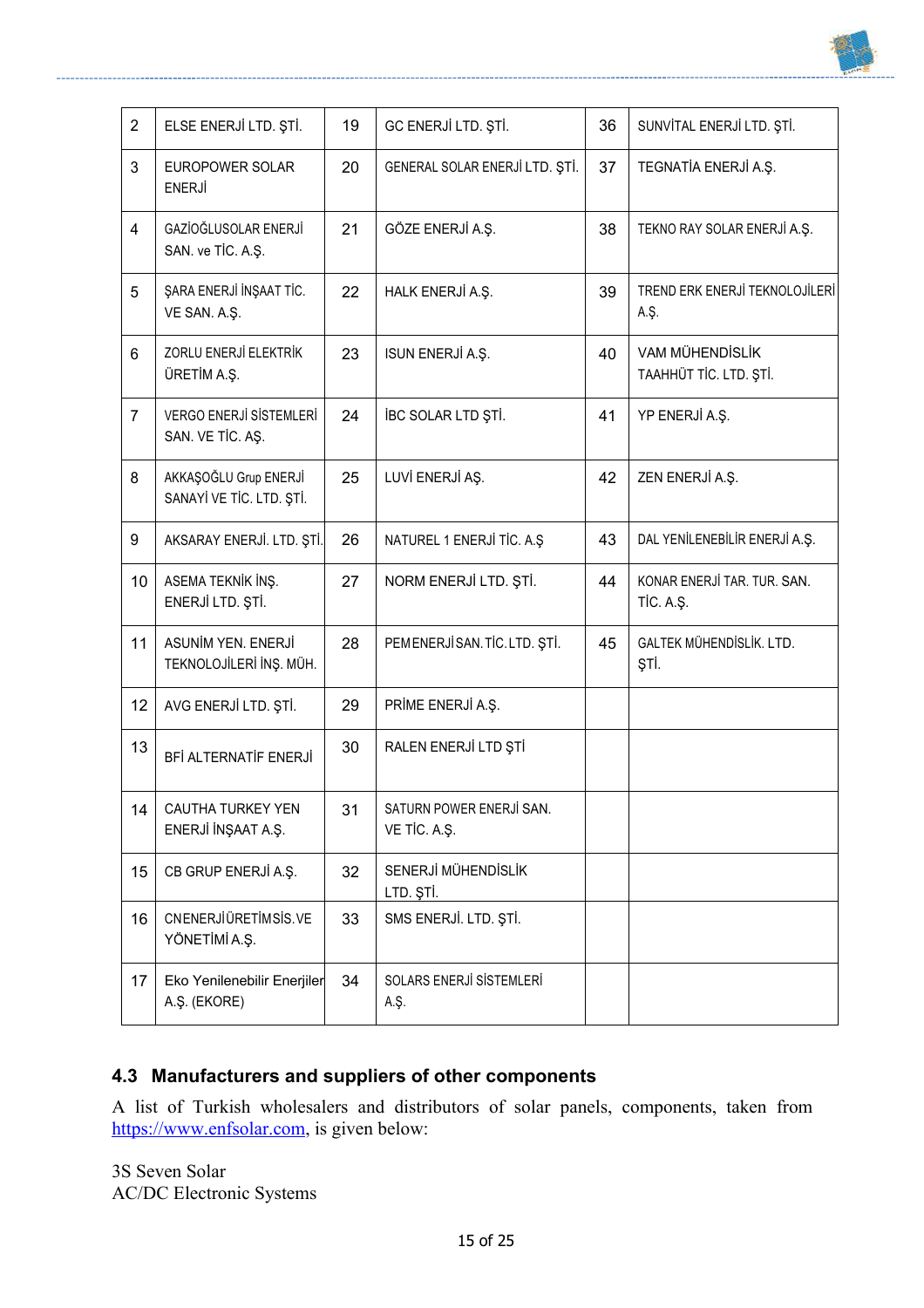

ACS Energy Systems Aku Energy AY-Solar Bahar Enerii BAS Cikcik Enerji Cimo CWE Depar Solar Derin Marin Else Energy EMASolar Endepo Esis Enerji EZG Solar Foton Enerji Güvenli Enerji HS Sevik Enerji İnform Elektronik Koctas Teknoloji Dis Ticaret Krannich Solar Laterna Linetech Eletronik Sistemler Mitsui & Co. Neoenerji Clean Energy Netta Elektronik Norm Energy Systems PA Engineering Pem Polat Solar PV-Systems Royalstar Energy Systems Sader Senerji Solutions Solar Cell Solar Dukkan Solar Ofis Solvo Solar SP Enerji Sunensys Teknik Solar Enerji Teksan TransmerGreen Tursolar Enerji Sistemleri URL Solar Zorlu Enerji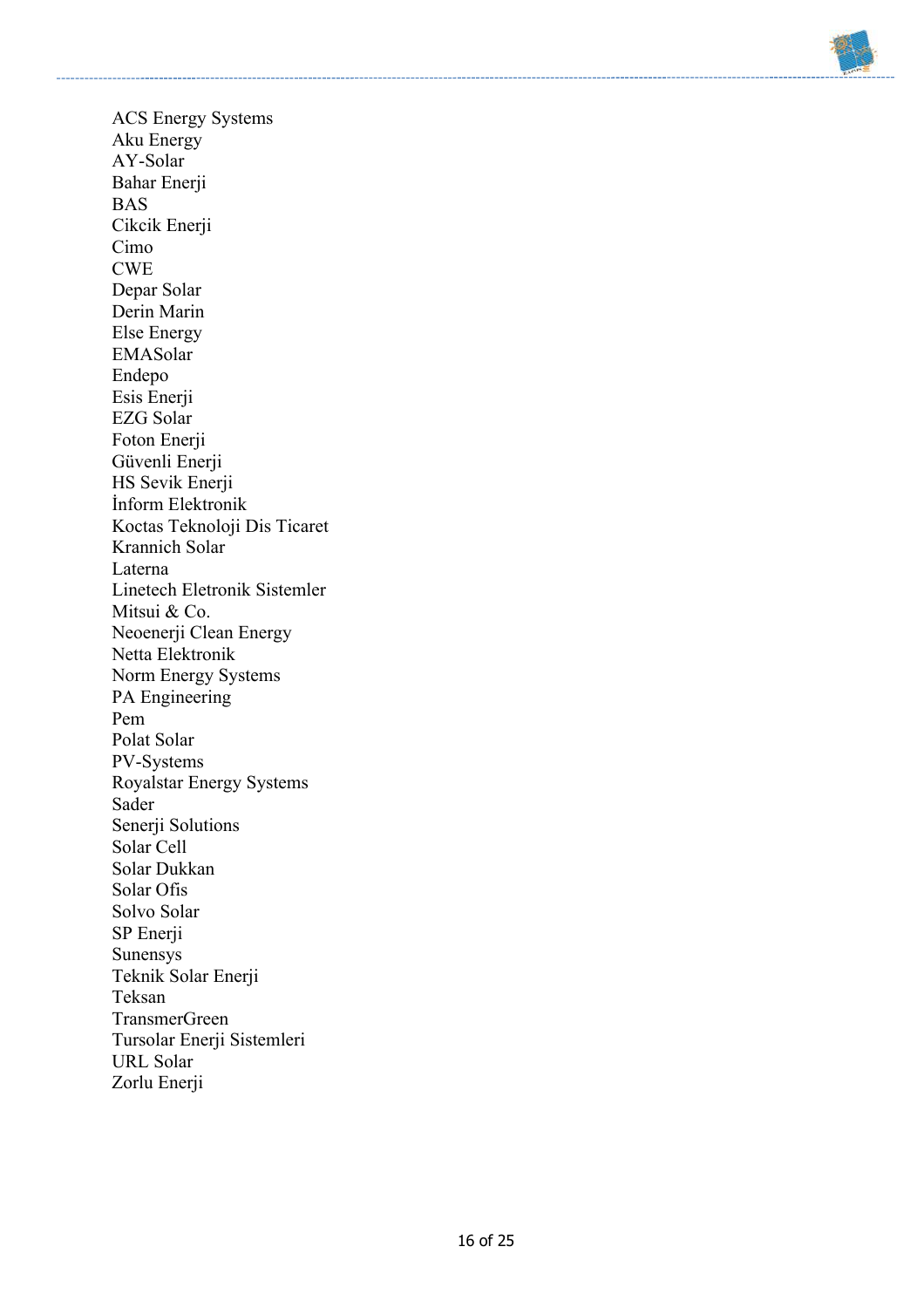# **5 PV IN THE ECONOMY**

This chapter aims to provide information on the benefits of PV for the economy.

#### **5.1 Labour places**

Estimated number for PV-related full time employment includes all jobs in public research and development, Manufacturing of products throughout the PV value chain from feedstock to systems, including company R&D; and all other, including within electricity companies, installation companies etc.

#### **Table13: Estimated PV-related full-time labour places in 2018**

| <b>Market category</b> | Number of full-time labour places |
|------------------------|-----------------------------------|
| <b>Total</b>           | $31000*$                          |

\* estimated based on the numbers given in [16] and the rate for PV given in [17].

### **5.2 Business value**

#### **Table 14: Rough estimation of the value of the PV business in 2018 (VAT is excluded).**

| Sub-market                    | Capacity<br>installed in 2017<br>[MW] | Average price<br>[S/W] | Value            | Sub-market |
|-------------------------------|---------------------------------------|------------------------|------------------|------------|
| Off-grid                      | 0,9                                   | 1,0                    | 0.9 <sub>M</sub> | 0,9 M\$    |
| Grid-connected<br>distributed | 1,0                                   | 1,0                    | $1,0$ M\$        | 1,0 M\$    |
| Grid-connected<br>centralized | 2164                                  | 0,7                    | 1471,3 M\$       | 1471,3 M\$ |
| Value of PV business in 2018  | 2 946,6 M\$                           |                        |                  |            |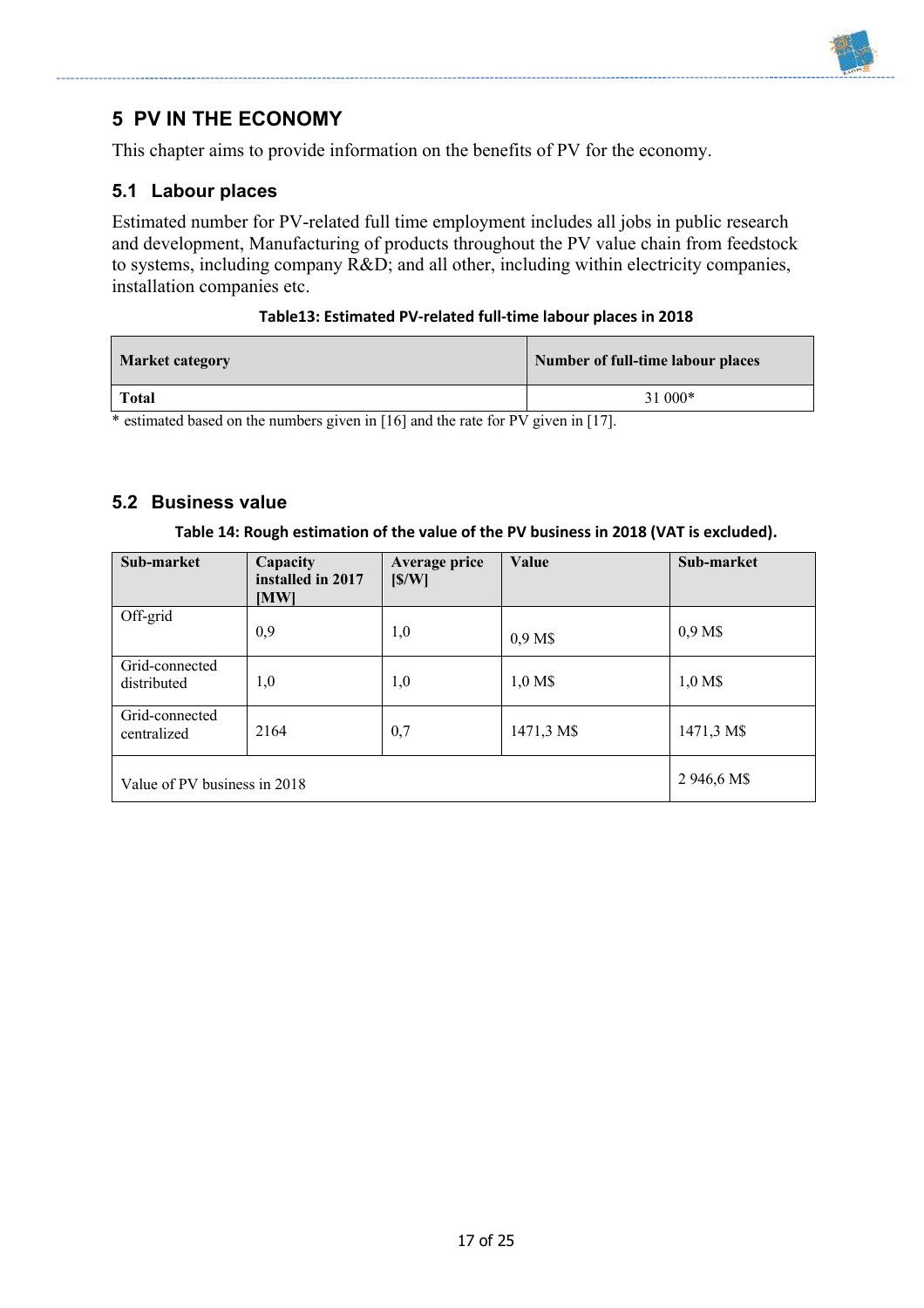# **6 INTEREST FROM ELECTRICITY STAKEHOLDERS**

# **6.1 Structure of the electricity system**

Until the 1980s, the Turkish electricity sector was concentrated in the Turkish Electricity Authority (TEK) – the integrated monopoly for generation, transmission and distribution. Since then, the government has unbundled and partially privatized the industry. In 1984, the state allowed private sector participation in generation by introducing different investment models: build-operate-transfer (BOT), build-operate-own (BOO), transfer of operating rights (TOOR), independent power production (IPP) and auto-production. Under a BOT concession, a private company could build and operate a plant for an agreed period and then transfer it to the state at no cost. A BOO concession is similar to BOT but allows investors to retain ownership of the assets at the end of the contract. Under a TOOR model, an existing state facility would be operated by a private entity under a lease agreement. The BOT, BOO, and TOOR contract were signed between the private investors and the state-owned generation and transmission company and included a "take-or-pay" clause, under which the government would purchase the output at fixed prices.

In 1997, with the technical and financial support of the World Bank, Turkey's Ministry of Energy and Natural Resources (MENR) began preparing the legal framework for a competitive electricity market. Following the enactment of the 2001 Electricity Market Law, Turkey unbundled the sector into different business activities as is shown in the figure below.



Figure 1: Overview of the electric power sector in Turkey after privatization [18].

The state-owned generation and transmission company (former TEAS) was split into three new entities responsible for generation (EUAS), transmission (TEIAS), and wholesale (TETAS). At the beginning of the liberalization process, TETAS acted as a single buyer for private generation and then was transformed into a market participant exposed to competition. It is the only remaining state-owned supply undertaking after privatization. The number of wholesale licenses has been increasing rapidly since 2003 [18].

Currently, there are more than 150 private companies holding wholesale licenses. TETAS took over the BOT, BOO, and TOOR contracts and it is also responsible for electricity import and export. TEDAS, the state-run distribution and retail entity, was restructured into 21 regional distribution companies, all of which are privately owned. Distribution and retail activities were unbundled following the electricity Market Law of 2013. Since January 2013, distribution companies are allowed to carry out generation and wholesale activities but only under separate legal accounts.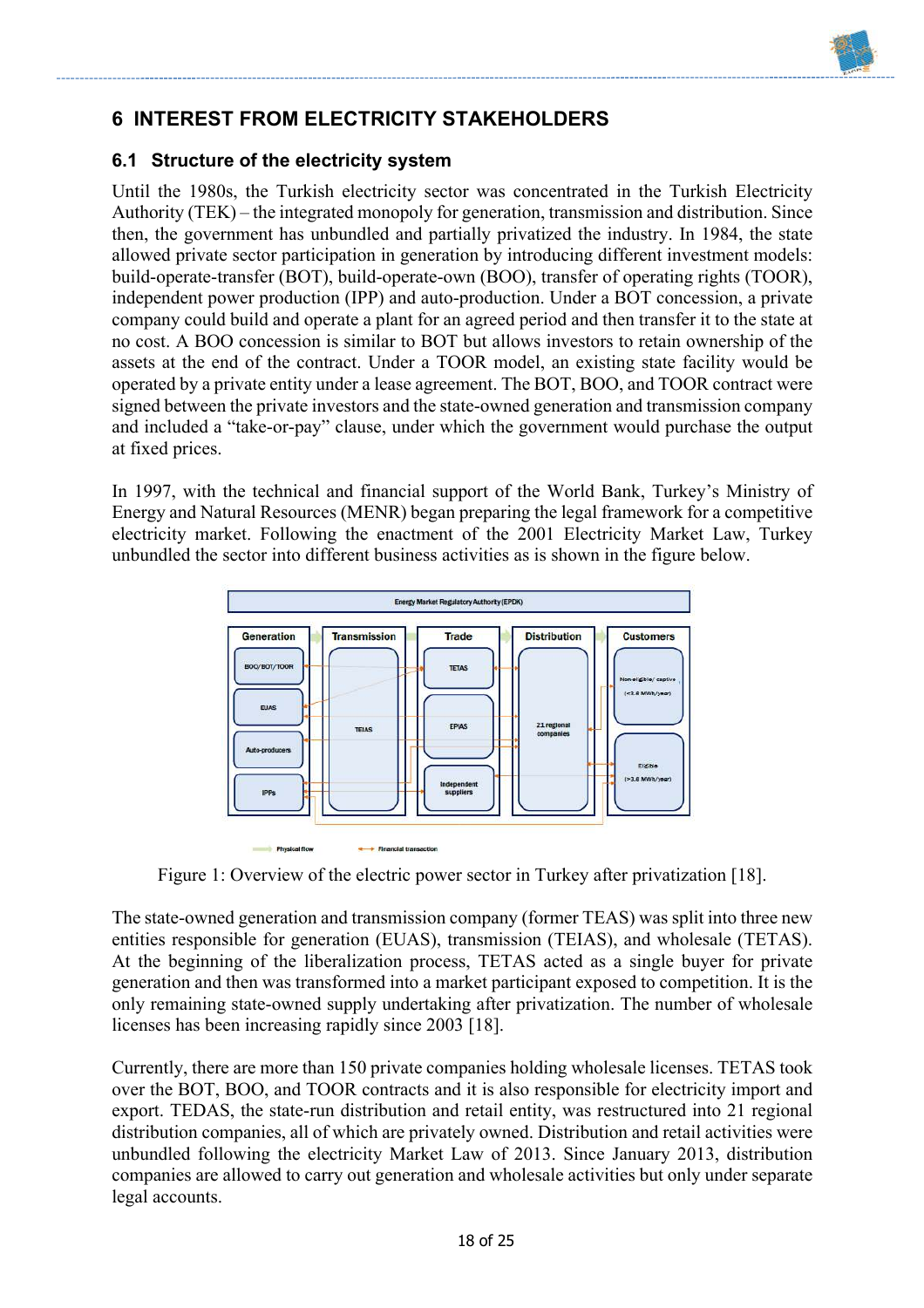

The electricity law of 2011 also mandated an independent regulatory authority – the Energy Market Regulatory Authority (EMRA), to issue licenses; determine and approve tariffs; set the eligibility limits for market opening; draft secondary legislation; and solve disputes and apply penalties in electricity, natural-gas, petroleum and LPG markets. In 2015, EMRA announced the establishment Turkish Energy Stock Market (EPIAS). It was established as a private company (with 40% of its shares held by private companies, the rest held equally by TEIAS and the Istanbul Stock Exchange) and authorized to manage and control electricity merchandise throughout the country. EPIAS operates electricity transactions both in day ahead market and intra-day.

In 2015, about 30% of the total electricity was sold on the market, while some 70% of wholesale traded capacity is done through bilateral negotiated contracts. On the demand side, eligible consumers (purchasing more than 3.6 MWh per year) are free to procure electricity from a supplier of their choice. Non-eligible consumers can purchase electricity only from retail companies holding retail license in their region [18].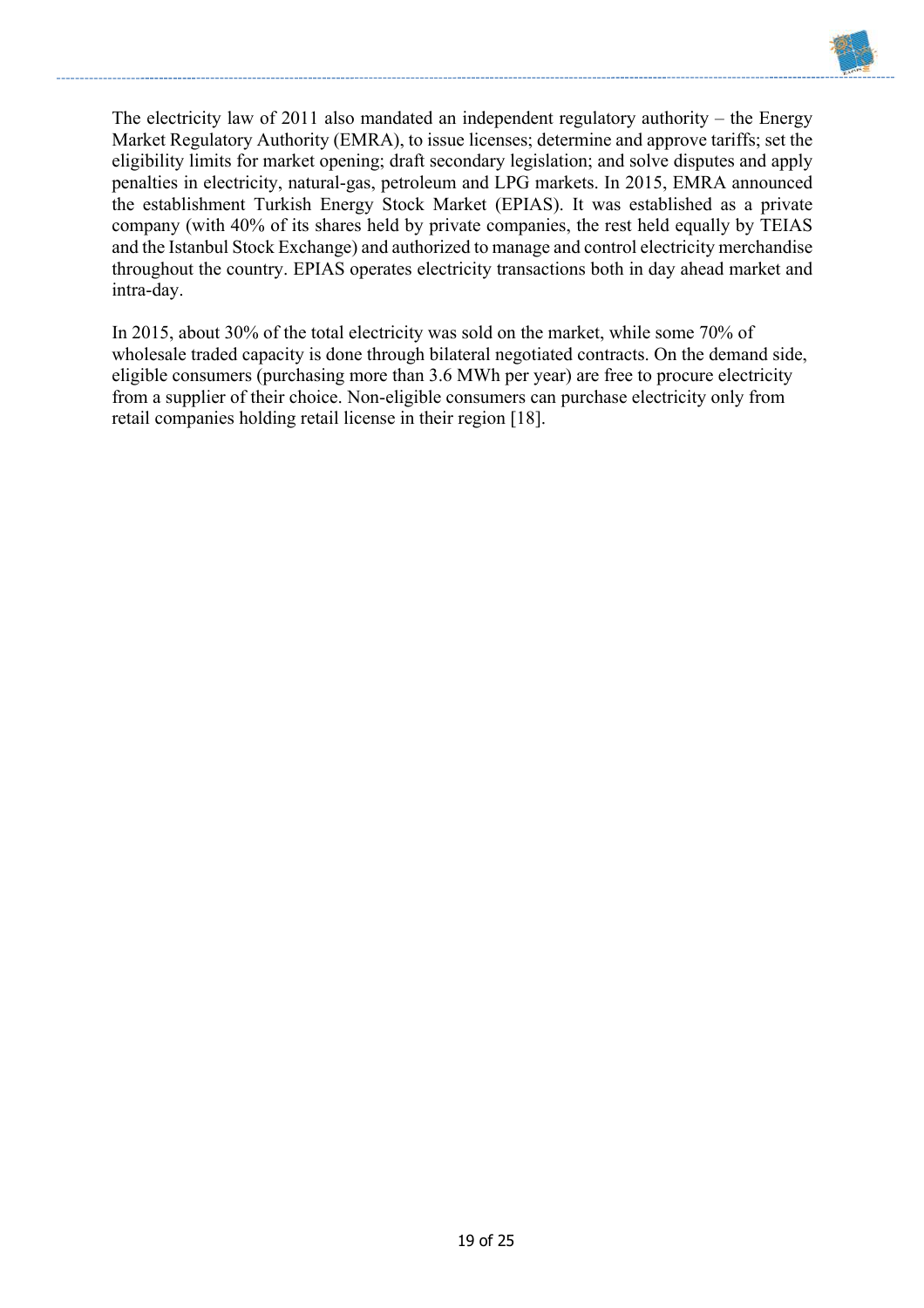

# **7 HIGHLIGHTS AND PROSPECTS**

1. Turkey has great potential in terms of both heat generation and electricity production from renewable energy sources such as solar, wind, hydroelectric, geothermal, biomass and wave, although it will be necessary to update the legislation in order for this potential to pass through in full. There is significant demand-management potential in the industry to reduce peak demand in electricity, but also a need to improve legislation and the market structure. Even if legislation and incentives exist in the field of efficiency, the target effect has not been fully achieved yet. In this respect, legislative development is foreseen by the Government.

The Ministry has developed a strategic plan for 2015–2019 for the energy market. This plan is founded on the themes of the current needs of the energy sector, expectations for the future and the policy development required in the field of natural resources. The Ministry's 2015–2019 Updated Strategic Plan consists in total of eight themes, 16 objects and 61 purposes. In the field of energy and natural resources: good governance and stakeholder interaction; regional and international activity; technology, R&D and innovation; and improving the investment climate, are discussed. Additionally, in the energy sector: security of supply; and energy efficiency and saving; and in the natural resources sector: efficient use of raw materials; and security of raw materials supply, are constituted in the framework of the plan. The establishment of energystorage systems, and the establishment of the legislative infrastructure for the integration of energy-storage systems into the network, are in the scope of the Ministry's plan.

2. In terms of research and development, Turkey's capacity has been increasing in the recent years. In addition to several General Directorates under the Ministry of Energy and Naturel Resources, the Marmara Research Center of the Technological and Scientific Research Center of Turkey also carries on solar energy related research projects along with a number of universities. Ege University, Muğla University, Middle East Technical University, İstanbul Technical University, Kocaeli University, Harran University and Fırat University can be counted among the chief academic institutions in the country that are involved with solar energy research. Solar photovoltaic science and engineering is also gaining ground in the curriculum of related undergraduate and graduate programs in such institutions. Surely the proliferation of such programs and research will help in meeting the countries need for expertise in the area [19].

3. The PV market of Turkey is being accelerated and development is seen in all dimensions from production to installation with the support of raising awareness in all levels of society. The Turkish Solar Energy Associations continued their endeavors to facilitate information flow for a healthy market development. One of the events organized by GÜNDER and UFTP entitled "SOLARTR 2018 Conference and Exhibition" was concluded in Istanbul on November 29-30, 2018, in addition to several meetings and workshops organized for capacity building and removing the barriers along the whole year. The conference has been organized with the participation of the leading organizations in the solar energy industry and from researchers to industry representatives, from public to contractors all stakeholders came together to evaluate solar energy and the development of the industry (see Cover Picture).

4. Turkey has extended the periods set forth for the connection agreements in unlicensed electricity investments, renewable energy source areas, and the Renewable Energy Resources Support Mechanism ("YEKDEM") with the Law Number 7186 Amending Income Tax Law and Certain Other Laws (the "Omnibus Bill"). According to the Omnibus Bill, The period for connection agreements of the power plants with the installed power below 1 Megawatt has been extended for 120 days [20].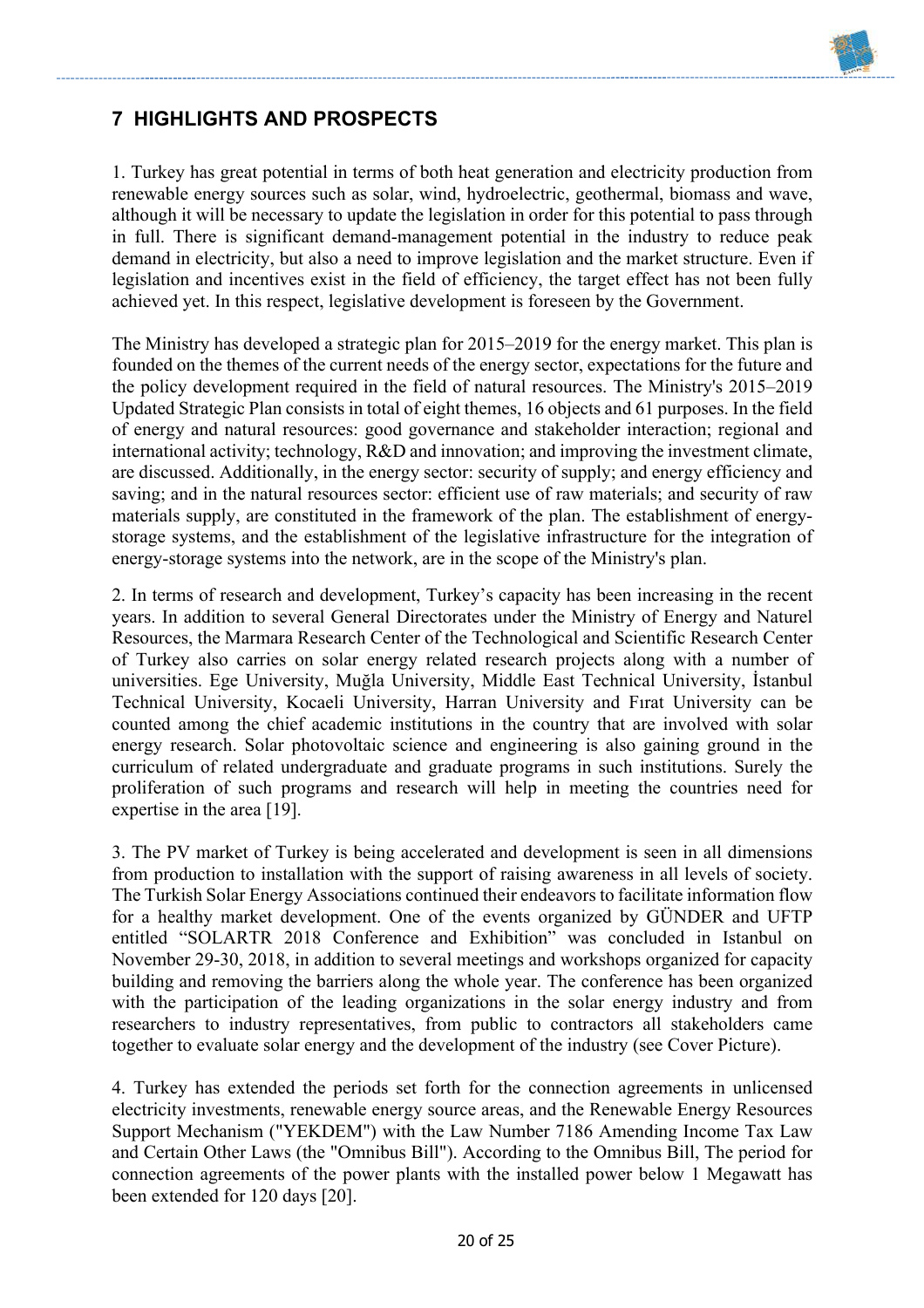

The periods concerning the rights and obligations under the agreements below have been extended for 36 months as of 19 July 2019 Agreements concerning renewable energy sources areas which are contracted as of 19 July 2019 according to the procedure specified under the Electricity Market Law ("Law"), Transfer agreements and electricity sales agreements concluded prior to 19 July 2019, with the purpose of building an electric power plant based on renewable energy sources or local coal and which are privatized, in line with the procedure specified under the Law. Within this period, not only the related agreements but also shares of the project company can be transferred. The agreements to be transferred in this respect will be exempted from stamp tax. Periods under the YEKDEM for the power plants generating energy based on the resources defined as biomass will not commence as of becoming operational but as of entering into YEKDEM.

5. Turkey's Energy Market Regulatory Authority (the "EMRA") has updated the Procedures and Principles Regarding Applications for Pre-License and License Proceedings with its decision published in the Official Gazette dated 6 July 2019 and numbered 30823 (the "Decision") entered into force as of the date of publication. In line with the Decision, the electronic application procedure has been introduced for pre-license and license applications. The documents required for pre-license and license applications have also been updated [21]. According to the new procedures, the following applications shall be made electronically via the EMRA Application System by electronic application authorized persons:

- Pre-license applications, amendments, merger or spin-offs and termination requests,
- Production license applications, amendments, merger or spin-offs and termination requests,
- Supply license applications, amendments, merger or spin-offs and termination requests,
- Facility/ project transfer applications,
- Renewable Energy Resources Support Mechanism (YEKDEM) applications.

On the other hand, applications for licenses concerning (i) transmission, (ii) distribution, (iii) Organized Industrial Zone (OSB) distribution, (iv) OSB production, (v) market operation and (vi) nuclear energy-based pre-license and licenses, as well as applications regarding their amendment and termination shall continue to be made in writing. In order to make the applications in an electronic environment, the legal entity which will apply must notify EMRA of the authorized person to make electronic applications, in writing with a petition and certificate of authorization attached to the Decision. The authorized person who will apply on behalf of the legal entity will be granted access to the EMRA Application.

System within five working days following the submission of the authorization document. Third parties who are not authorized to represent and bind the legal entity may also be authorized for an electronic application. In such a case, a specific power of attorney will be granted to such third person. The powers which must be included in the power of attorney to be submitted to EMRA are also specified in the Decision. EMRA Application System will be accessed through an e-government password, an electronic signature or a mobile signature. EMRA has also foreseen a transition period for electronic applications. Accordingly, applications required to be made in the electronic environment can continue to be made in writing until 30 November 2019. In addition to the electronic application procedure, the documents which need to be submitted to EMRA for applications regarding pre-license and licenses have also been updated under the Decision.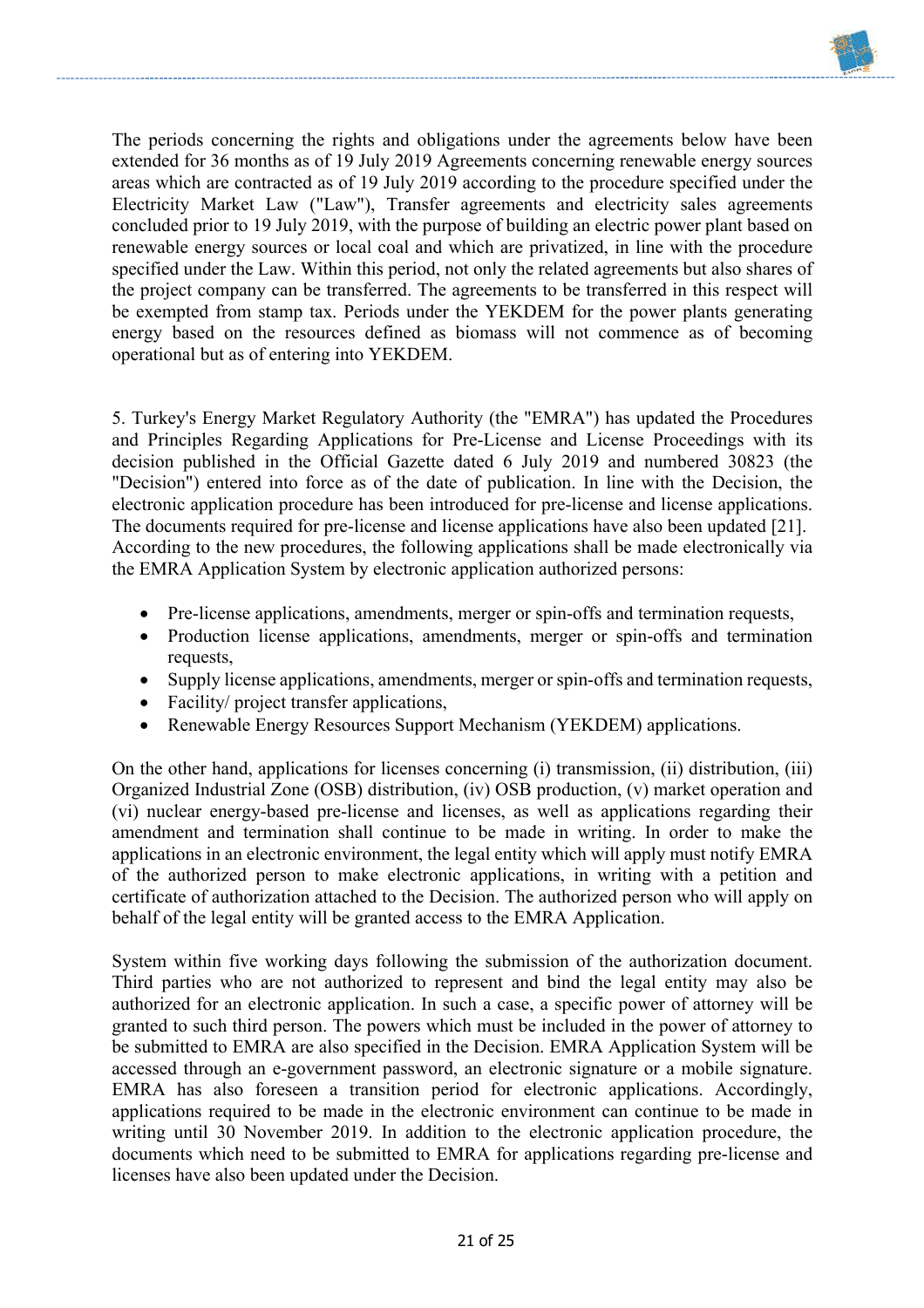

# **8 REFERENCES**

- [1]Electricity Market Development Report 2018, https://www.epdk.org.tr/Detay/Icerik/1- 1271/electricityreports (2019)
- [2] http://www.mondaq.com/turkey/x/818764/Oil+Gas+Electricity/Turkey+Adopts+New+Regulation+On +Unlicensed+Electricity+Production+In+The+Electricity+Market
- [3] http://www.mondaq.com/turkey/x/533324/Oil+Gas+Electricity/Summary+of+2016+Amendments+ on+Turkish+Legal+Framework+of
- [4] "National Renewable Energy Action Plan for Turkey", Republic of Turkey Energy and Natural Resources Ministry, December 2014.
- [5] "\$1.5 billion solar power investment set for Konya", https://www.dailysabah.com/energy/2016 /10/04/15-billion-solar-power-investment-set-for-konya
- [6] Turkey started construction of its first solar module plant, https://www.esiasee.eu/turkey-startedconstruction-first-solar-module-plant/, December 27, 2017
- [7] Turkey's biggest solar plant to be built by Kalyon-Hanwha Co., https://www.dailysabah.com/energy/2017/03/20/turkeys-biggest-solar-plant-to-be-built-by-kalyonhanwha-co, March 20, 2017.
- [8] Hanwha-Kalyon JV to build 500MW PV manufacturing facility in Turkey, https://www.powertechnology.com/news/hanwha-kalyon-jv-build-500mw-pv-manufacturing-facility-turkey/
- [9] Hanwha Q CELLS News, https://hanwha-qcells.com/qcells-office/press/press-releasesen/2017\_O4/171226, December 22, 2017.
- [10] http://www.hurriyetdailynews.com/turkeys-electricity-consumption-rises-0-75-pct-in-2018-140386<br>[11] https://www.morogluarseven.com/news-and-publications/turkey-adopts-new-regulation-on-unlicens
- https://www.morogluarseven.com/news-and-publications/turkey-adopts-new-regulation-on-unlicensedelectricity-production-in-the-electricity-market/
- [12] http://www.mondaq.com/turkey/x/688298/Renewables/New+Rules+For+Rooftop+Solar
- [13] http://turkishpolicy.com/article/933/renewable-energy-investment-in-turkey-between-aspiration-andendurance
- [14] http://www.mondaq.com/turkey/x/703208/Renewables/IPARD+Incentives+On+The+Renewable+Ener gy+Investments
- [15] Solar PV Market Research and Analysis by GUNDER, unpublished work (2019)
- [16] Renewable Energy and Jobs Annual Review 2019, IRENA, www.irena.org.
- [17] Steward Redqueen, How Power Investments Contribute to Jobs and Economic Growth in Turkey, IFC: International Finance Corporation (2017)
- [18] Market Report Turkey Photovoltaics (2014), dena Market Information System, https://www.germanenergy-solutions.de/GES/Navigation/DE/Home/home.html
- [19] Bavbek, G., Solar Photovoltaic Market in Turkey: Prospects and Challenges, Centre for Economics and Foreign Policy Studies (EDAM) Climate Action Paper Series 2015/1, 2015. [20]
- http://www.mondaq.com/turkey/x/841604/Renewables/Turkey+Extends+Certain+Periods+Specified+ Under+Renewable+Energy+Legislation
- [21] http://www.mondaq.com/turkey/x/839456/Renewables/Electronic+Application+Requirement+For+Ene rgy+Markets+PreLicense+And+Licenses+Has+Been+Introduced?type=related